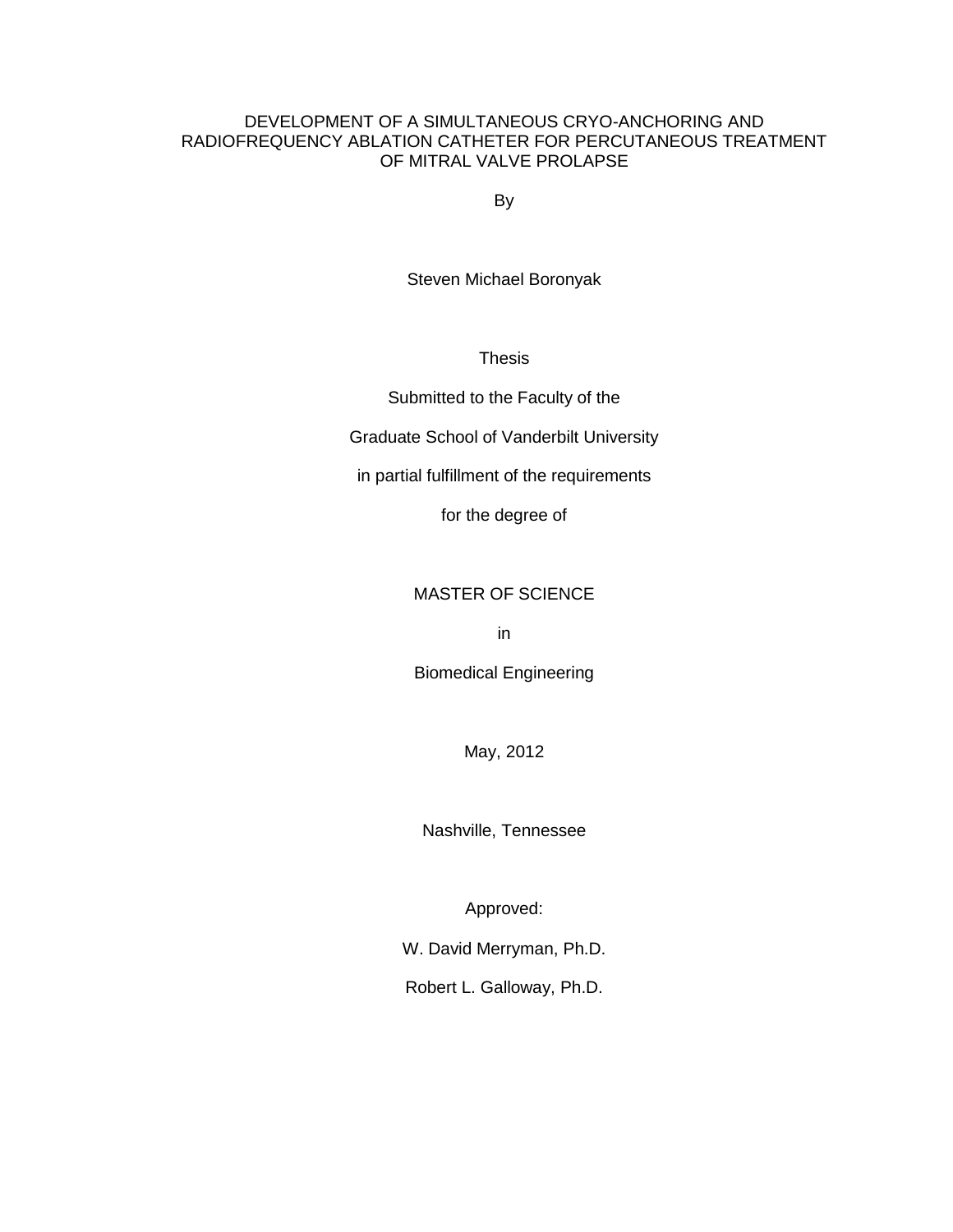# ACKNOWLEDGEMENTS

<span id="page-1-0"></span>First, I would like to thank Dr. David Merryman for his guidance and support throughout the last two years. Second, I would like to thank my fellow lab members for making work more fun than it needs to be. Third, this work was funded by the Wallace H. Coulter Foundation, and I thank them, too. Cheers.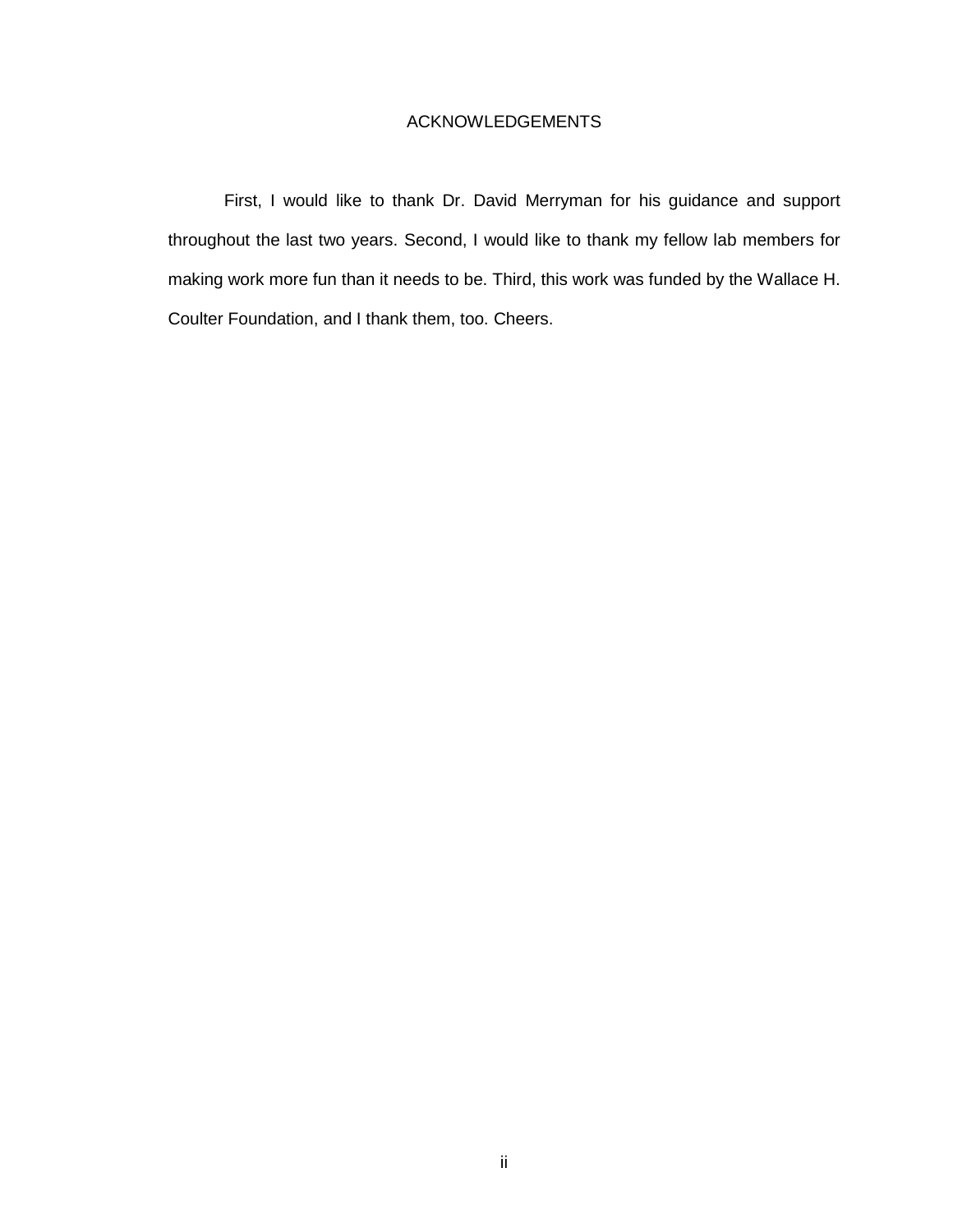# TABLE OF CONTENTS

|                                                                    | Page |
|--------------------------------------------------------------------|------|
|                                                                    |      |
|                                                                    |      |
|                                                                    |      |
|                                                                    |      |
|                                                                    |      |
|                                                                    |      |
|                                                                    |      |
|                                                                    |      |
| Percutaneous Application of Radiofrequency Ablation to Treat MVP 7 |      |
|                                                                    |      |
|                                                                    |      |
|                                                                    |      |
| II. Manuscript: DEVELOPMENT OF A SIMULTANEOUS CRYO-ANCHORING AND   |      |
| RADIOFREQUENCY ABLATION CATHETER FOR PERCUTANEOUS TREATMENT        |      |
|                                                                    |      |
|                                                                    |      |
|                                                                    |      |
|                                                                    |      |
|                                                                    |      |
| Catheter Prototype                                                 | .16  |
|                                                                    |      |
|                                                                    |      |
|                                                                    |      |
|                                                                    |      |
|                                                                    |      |
|                                                                    |      |
|                                                                    |      |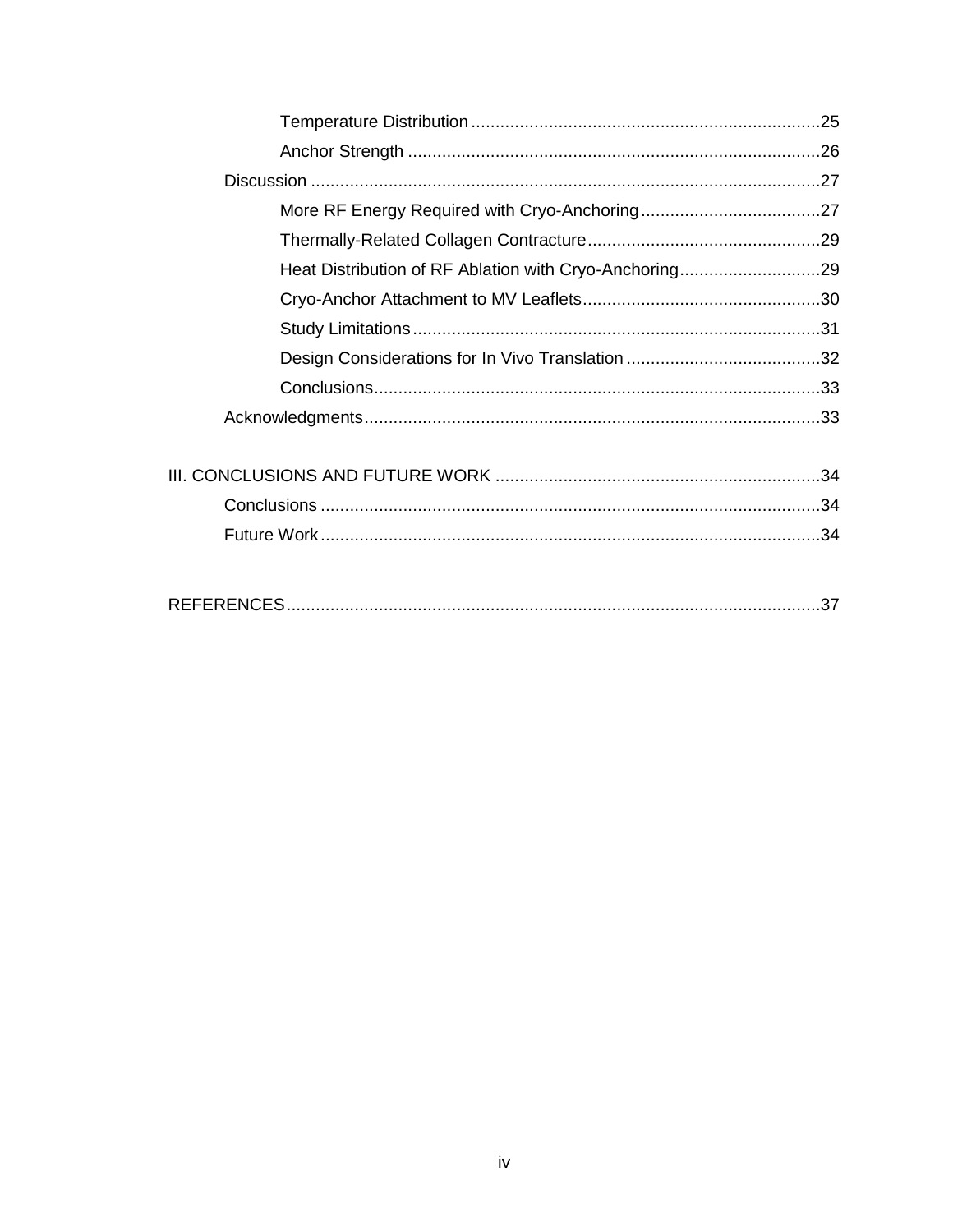# LIST OF FIGURES

<span id="page-4-0"></span>

| Figure 3. Histology of Normal and Myxomatous Mitral Valve Leaflets 4 |  |
|----------------------------------------------------------------------|--|
|                                                                      |  |
|                                                                      |  |
|                                                                      |  |
|                                                                      |  |
|                                                                      |  |
|                                                                      |  |
|                                                                      |  |
|                                                                      |  |
| Figure 12. Biomechanical Changes With and Without Cryo-Anchoring28   |  |
| Figure 13. Biomechanical Changes and Area of Tissue Heating 30       |  |
|                                                                      |  |
|                                                                      |  |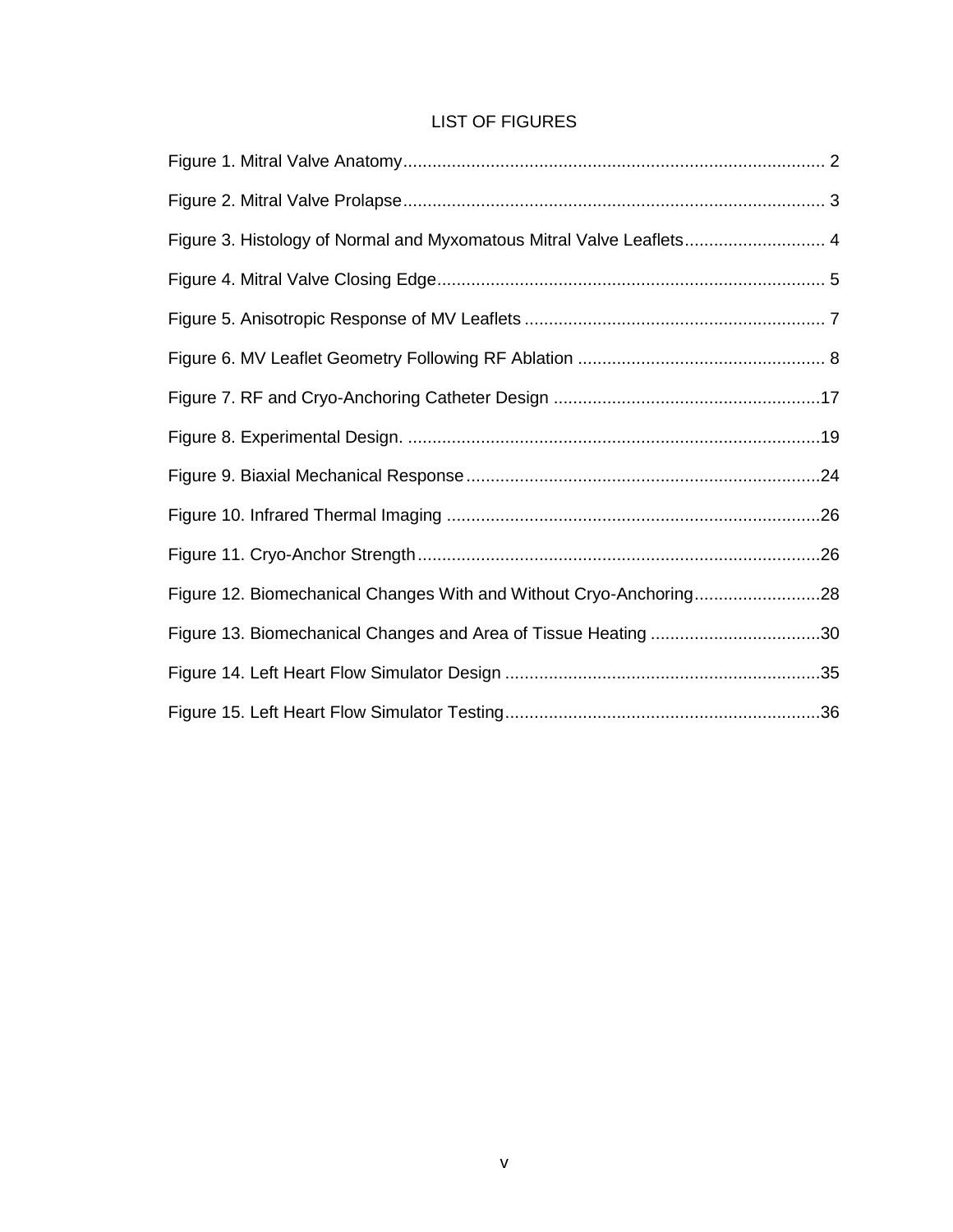# CHAPTER I

# **INTRODUCTION**

#### **Background**

# <span id="page-5-2"></span><span id="page-5-1"></span><span id="page-5-0"></span>*Mitral Valve Anatomy and Function*

The mitral valve (MV) is a bi-leaflet heart valve which sits between the left atrium and left ventricle of the heart. The complex anatomy of the MV consists of five primary components: (1) the annulus, a fibrous ring of tissue located at the base of the atrium, (2) two leaflets, consisting of the anterior and posterior leaflets, (3) commissures, which are the sites of separation between the leaflets, (4) chordae tendineae, which act to tether the free edges of the MV leaflets to the ventricular wall, and (5) the papillary muscles, the sites of chordae tendineae attachment (Fig. 1). The anterior leaflet is the larger of the two leaflets, and is approximately twice the height of the posterior leaflet.<sup>14</sup> The posterior leaflet consists of three distinct scallops, with the central scallop being the largest in approximately 90% of normal hearts.<sup>14</sup>

During normal functioning of the heart, the MV opens during diastole in order to allow passive filling of the left ventricle. During systole, when the heart is pumping blood to the systemic circulation of the body, the MV is closed and must resist large pressures (>120 mmHg) exerted on it to prevent reverse blood flow. Abnormalities of any of the primary components of the MV, as well as problems associated with left atrial or left ventricular dysfunction, can lead to malfunctioning of the MV, $32$  and the type and severity of the diseased structure determines whether surgical techniques are needed to treat the defect.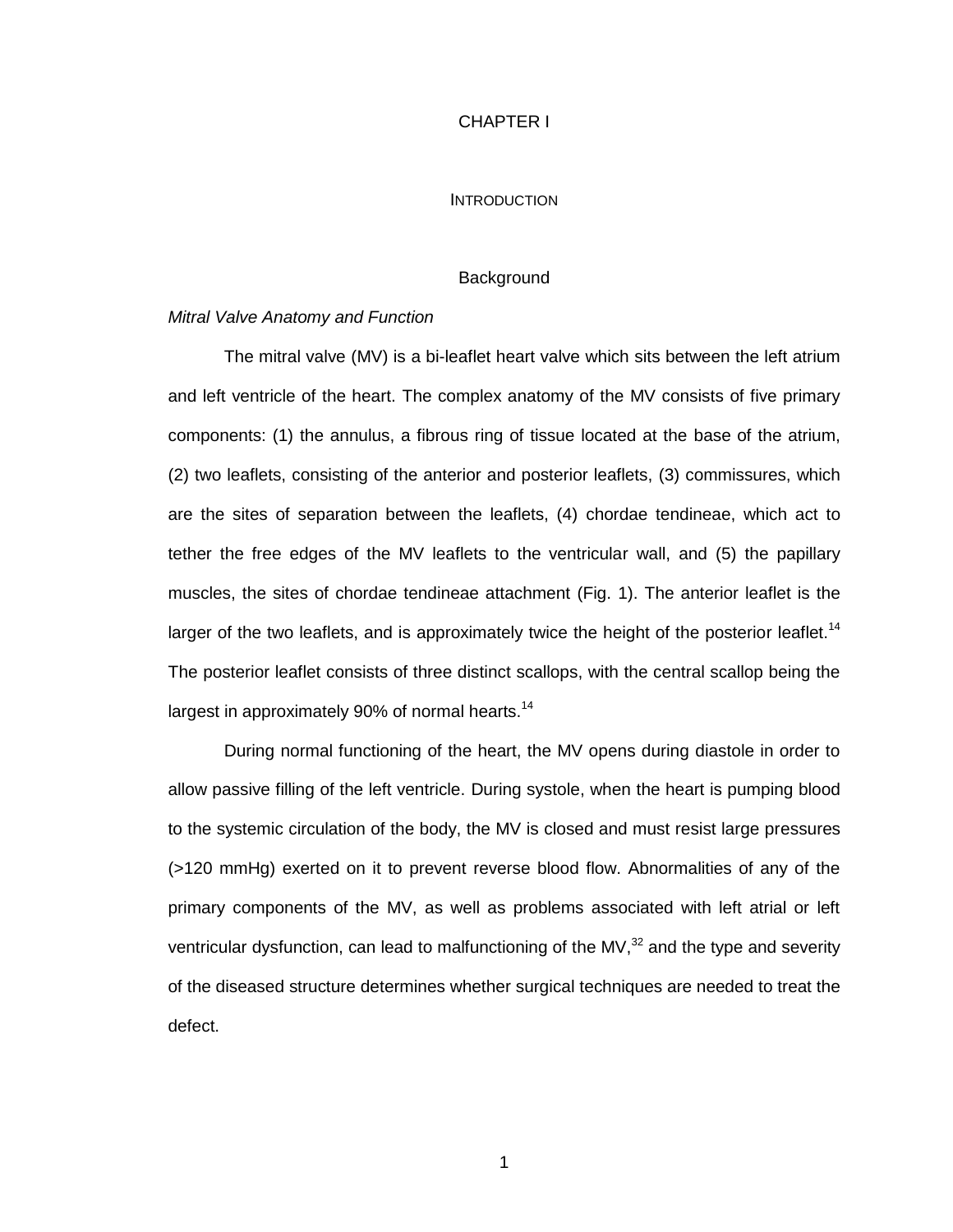

<span id="page-6-1"></span>**Figure 1. Mitral Valve Anatomy.** A) Anatomy of the mitral valve, indicating the five major strutural components: the annulus, leaflets, commisures, chordae tendineae, and papillary muscles. B) A comparison of the larger, anterior leaflet and the three scallops that form the posterior leaflet. *Figure A from Otto*. 35

# <span id="page-6-0"></span>*Mitral Regurgitation and Mitral Valve Prolapse*

Problems associated with the MV result in a "leaky" valve, in which reverse blood flow occurs across the MV during systole. This is termed mitral regurgitation (MR), and severe cases of MR can lead to left ventricular dysfunction and congestive heart failure.<sup>41</sup> Poor leaflet coaptation is the endpoint through which MR occurs, and one specific syndrome is termed mitral valve prolapse (MVP), which affects about 2% of the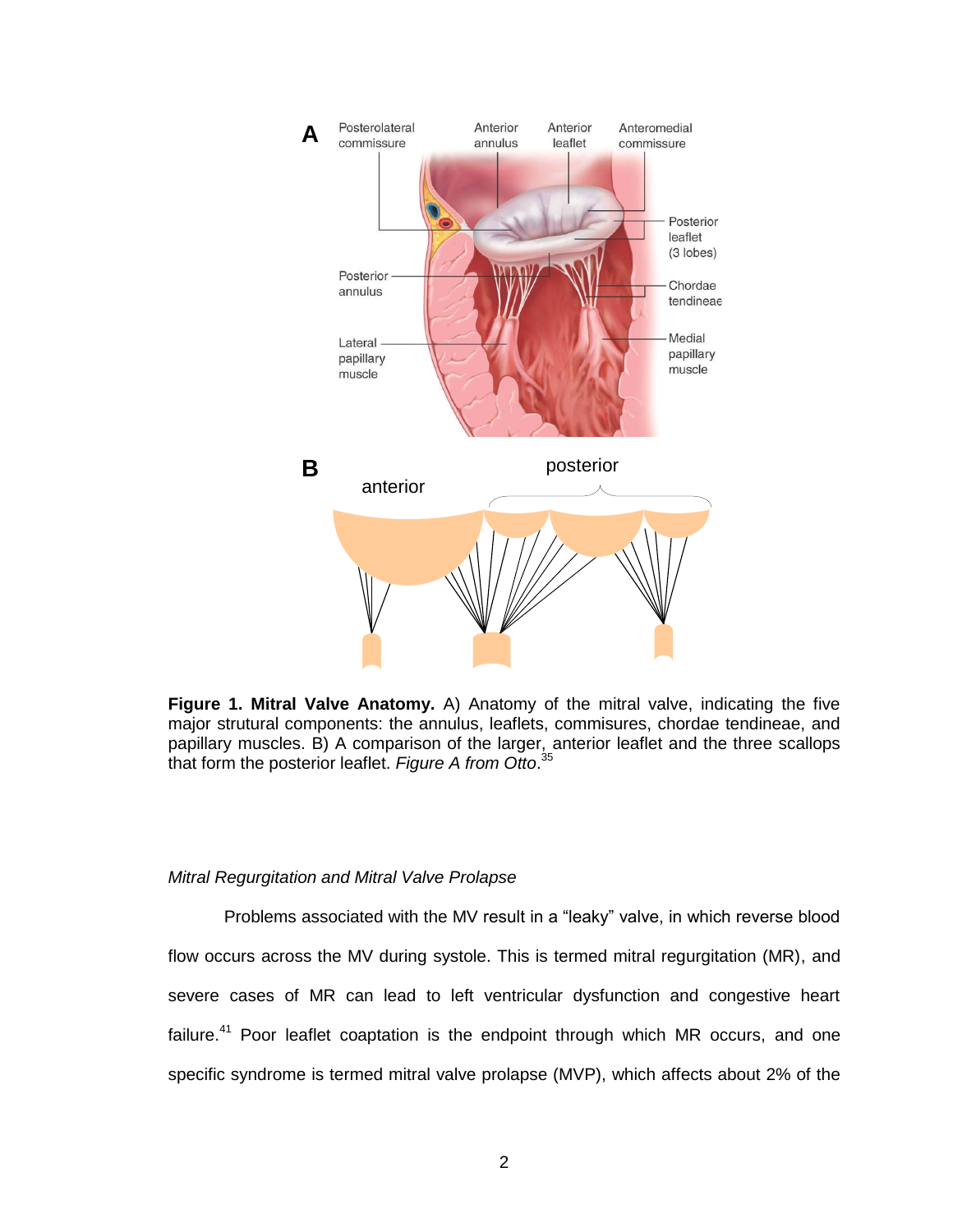population<sup>13</sup> and is defined as superior displacement greater than 2 mm of one or both leaflets into the atrium during systole (Fig. 2). $^{26}$  MVP can be characterized by any of the following conditions: thickened and redundant leaflets, annular dilatation, and thickened and elongated chordae tendineae.<sup>14</sup> The severity and underlying cause of MR due to MVP dictates the type of treatment administered, and open-chest replacement or repair is the current gold standard for treatment of moderate-to-severe and severe MR in patients with symptoms of left ventricular dysfunction.<sup>10</sup> This represents a significant problem in older patients who are more at-risk when undergoing invasive surgical procedures, a population that is currently growing, as the population of Americans aged 65+ is estimated to more than double – from 34 to 79 million – over the next 50 years.<sup>45</sup>



<span id="page-7-1"></span>**Figure 2. Mitral Valve Prolapse.** Superior displacement of mitral valves into the left atrium during systole results in mitral regurgitation. Mitral valve prolapse can affect one or both leaflets, and is shown affecting the anterior leaflet above. *Figure from Medline.*<sup>1</sup>

# <span id="page-7-0"></span>*MVP Due to Degenerative MR*

The most common cause of MVP is due to a degenerative disease of the MV apparatus termed myxomatous MV disease, and an estimated 1% to 2% of the population has some form of myxomatous MV disease.<sup>9</sup> Additionally, approximately 6.5% to 9% of all diagnosed cases of MVP result in severe MR, $^{8,12}$  requiring treatment to improve quality of life. While myxomatous disease is currently not well understood at the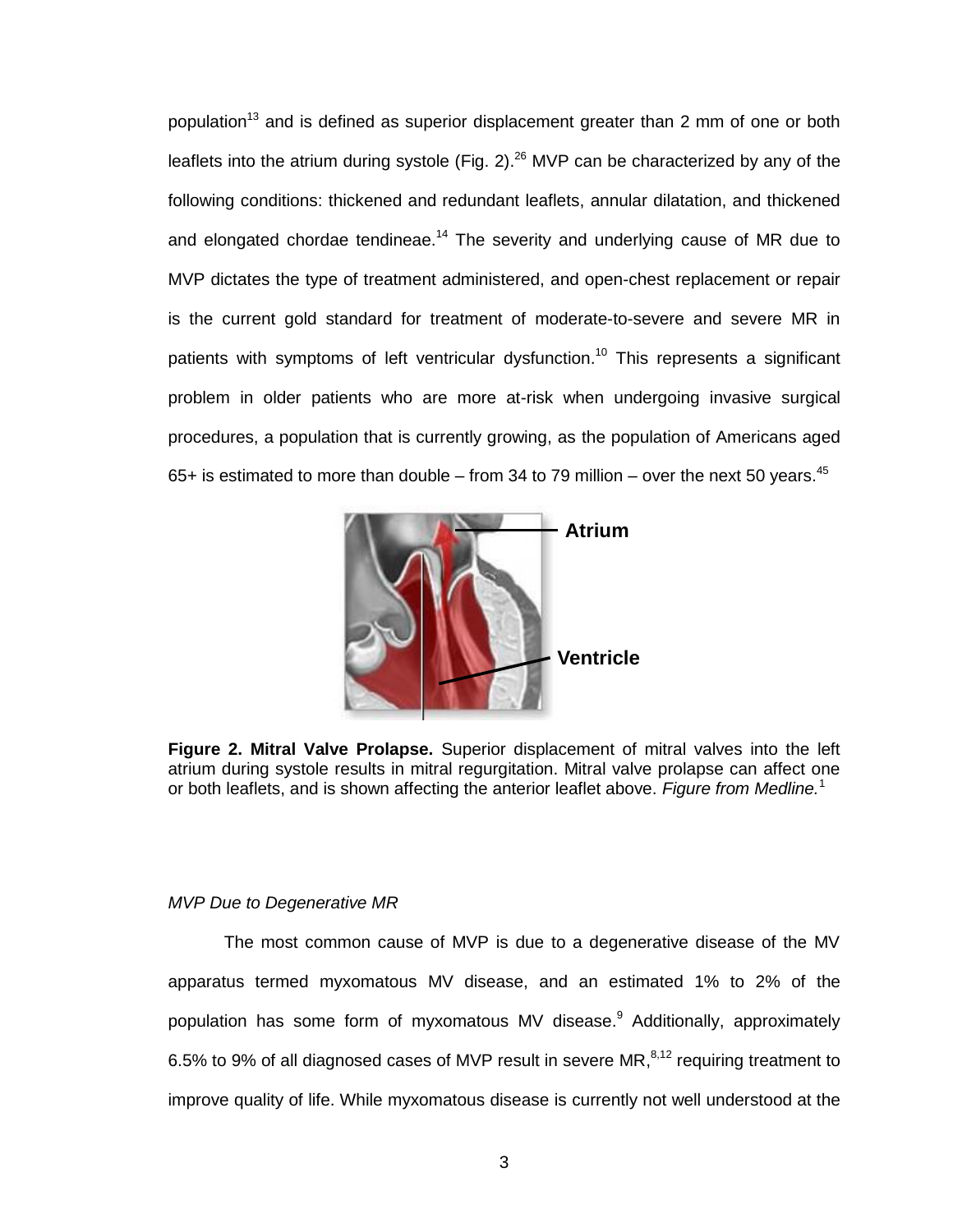cellular and molecular levels,<sup>9</sup> it is well characterized at the tissue and functional levels. Histology of autopsied leaflets with myxomatous disease indicates disrupted and fragmented collagen architecture with a larger than normal layer of proteoglycans (Fig. 3). $37$  These tissue level changes cause MV leaflets with myxomatous disease to become thickened and enlarged, and the redundant tissue of these leaflets leads to poor leaflet coaptation and MR.



<span id="page-8-0"></span>**Figure 3. Histology of Normal and Myxomatous Mitral Valve Leaflets.** Histology reveals fragmented collagen architecture and an increased quantity of proteoglycans in the myxomatous leaflet, shown left. *Figure from Rabkin et al*. 37

Morphologic analysis of myxomatous MVs has shown a greater than two-fold increase in valve surface area, due to significant increases in both the anterior and posterior leaflet surface areas.<sup>25</sup> Additionally, the structural elements of the MV – collagen, elastin, and proteoglycans – constitute approximately 85-95% of leaflet dry weight,<sup>7,28</sup> indicating that alteration of these components will significantly affect leaflet mechanical properties. Myxomatous leaflets have previously been shown to be more extensible and less than half as strong as normal leaflets, further contributing to leaflet prolapse and  $MR$ <sup>5</sup> Similar enlargement and extensibility changes can also occur in the chordae tendineae, in which the chords become thickened and elongated, leading to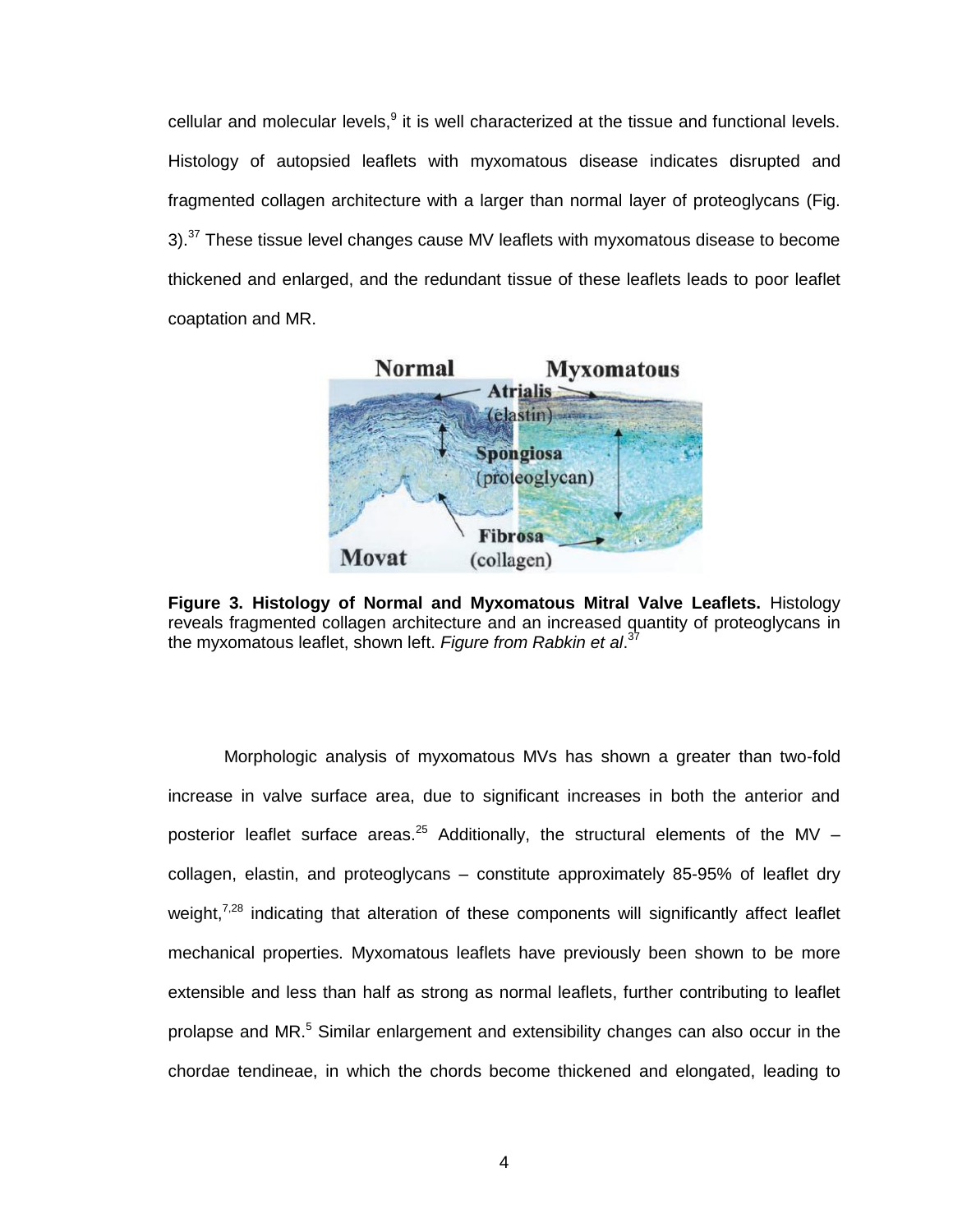leaflet billowing into the atrium during systole. It is the combination of (1) increased surface area and (2) increased mechanical compliance that leads to prolapse of myxomatous leaflets during systole. Due to the redundant leaflet surface area present in enlarged, myxomatous leaflets, the coaptation surface, or closing edge, cannot form a smooth seal, leading to MR (Fig. 4). Depending on the severity and extent of the disease, both the MV leaflets and chords can be affected separately or in combination. Thus, treatments to repair the MV to mitigate MR due to myxomatous disease are focused on improving leaflet coaptation via repair of the leaflets or alteration of the chordae tendineae.



<span id="page-9-1"></span>**Figure 4. Mitral Valve Closing Edge.** The closing edge of the MV leaflet lies close to the free edge of the leaflet, just below the clear zone (CZ). *Figure from Hurst's the Heart.*<sup>14</sup>

### <span id="page-9-0"></span>*Repair of the MV Due to Degenerative MR*

The current standard in long-term treatment of MVP due to myxomatous disease is open-chest surgical repair or replacement, depending on the severity and structure affected. To date, there are no known therapies that directly affect the disease process in the MV apparatus.<sup>35</sup> Repair of the MV is generally preferred over replacement due to lower rates of thromboembolism, resistance to endocarditis, the avoidance of a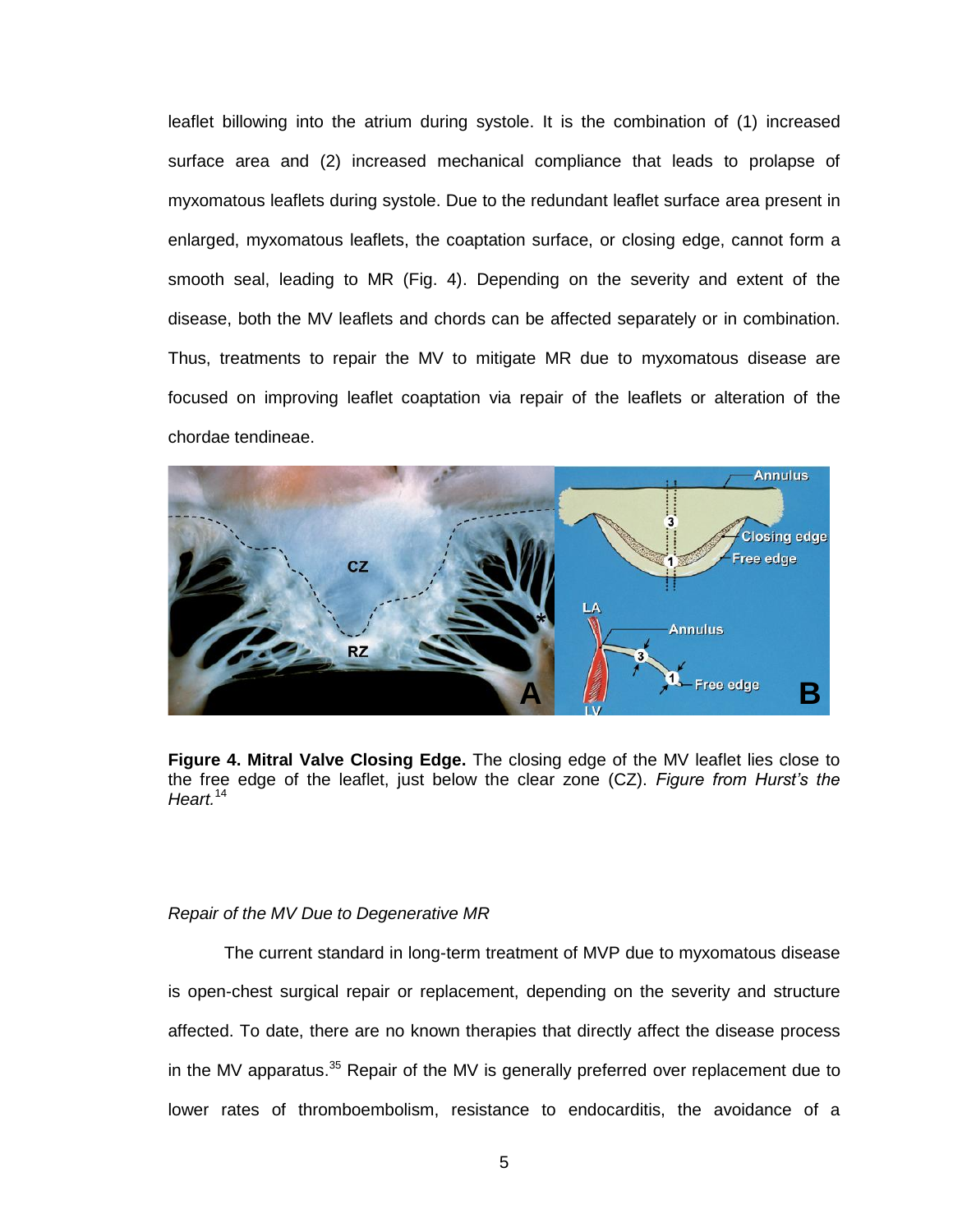prosthetic valve and associated long-term anticoagulation therapy, as well as the excellent durability of repairs – as long as 25 years – compared to valve replacement.<sup>9</sup> The benefit of MV repair is that it preserves the sub-valvular apparatus, consisting of the chords and papillary muscles, as removal of these structures has been associated with detrimental effects on left ventricular shape and performance.<sup>19,46</sup> However, recent rates of repair in those who required MV surgery were as low as 44% in the United States.  $39$ indicating that the complexity of valve repair makes treatment difficult, and more improved techniques will be necessary to improve repair rates.

Recently, less-invasive, percutaneous techniques have been in development to treat MVP. Percutaneous techniques are often preferred over surgical procedures because they have been shown to reduce the need for blood transfusions, decrease rates of infection, and reduce recovery time.<sup>15,43</sup> These benefits have the potential to reduce procedure cost and recovery time dramatically. Currently, the MitraClip (Abbot Laboratories) is the most developed of the percutaneous techniques in clinical trials.<sup>4,11</sup> The MitraClip is a percutaneous variation of the Alfieri edge-to-edge repair,<sup>3</sup> in which the two leaflets of the MV are sutured together, forming a double-orifice. The MitraClip allows this procedure to be performed percutaneously with the placement of a clip to pinch together the anterior and posterior leaflets. A recent comparison to open-heart MV repair indicated that while the rate of major adverse clinical events was significantly lower with the percutaneous treatment, the efficacy of treatment was also significantly lower than the open-heart repair.<sup>10</sup> Additionally, this procedure requires permanent placement of a foreign body and the long-term fluid dynamics of the double-orifice MV are poorly understood.<sup>23</sup> In combination with the results from the clinical trial, this indicates that there is still a need for additional percutaneous procedures that can reduce MR and preserve the MV apparatus.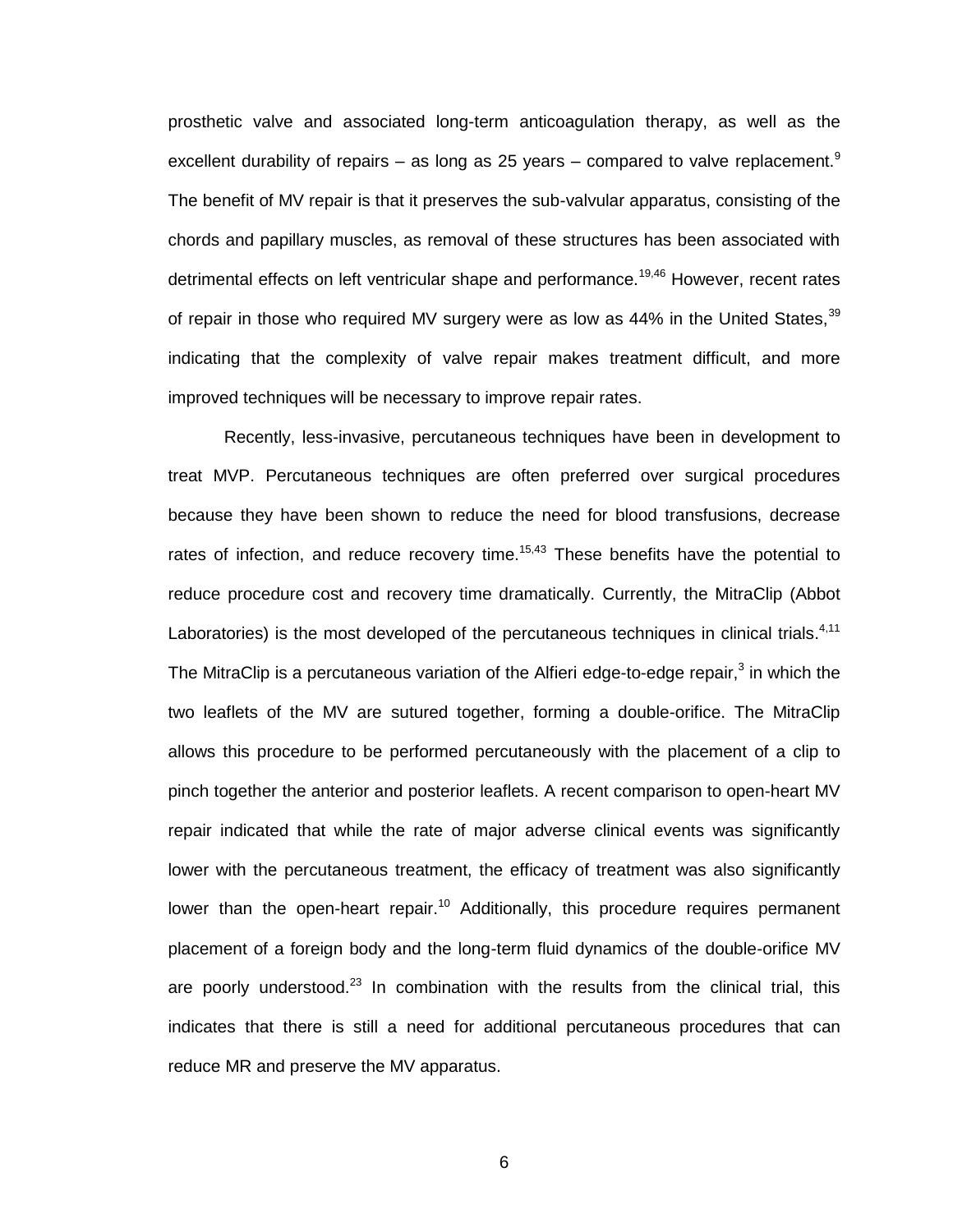### <span id="page-11-0"></span>*Percutaneous Application of Radiofrequency Ablation to Treat MVP*

One potential percutaneous treatment option for MVP is with radiofrequency ablation (RF), an established technique for treating cardiac arrhythmias that has been around since the mid-1980s. RF ablation utilizes electrical signals at around 300-700 kHz in order to generate resistive heating for ablation of tissue. It is dependent on power, electrode-tissue interface temperature, electrode size, and contact pressure.<sup>21</sup> The target of RF ablation is the collagen architecture of the MV leaflets, which contributes to much of the strength and mechanical properties of the tissue.<sup>18</sup> In MV leaflets, collagen is preferentially aligned with the circumference of the MV annulus, which causes an anisotropic loading response in normal leaflets (Fig. 5).



<span id="page-11-1"></span>**Figure 5. Anisotropic Response of MV Leaflets.** A) Collagen is preferentially aligned with the circumferential direction in MV leaflets. B) Due to this collagen alignment, MV leaflets are more stiff in the circumferential direction than the radial direction.

This collagen alignment greatly affects the response of MV tissue to application of RF energy. Previously, the triple-helical structure of collagen has been shown to denature and contract when heated to greater than  $65^{\circ}$ C.<sup>42</sup> Following treatment with RF ablation, collagenous tissues undergo shortening in the direction of collagen alignment. Additionally, transmission electron microscopy has shown an increase in collagen fiber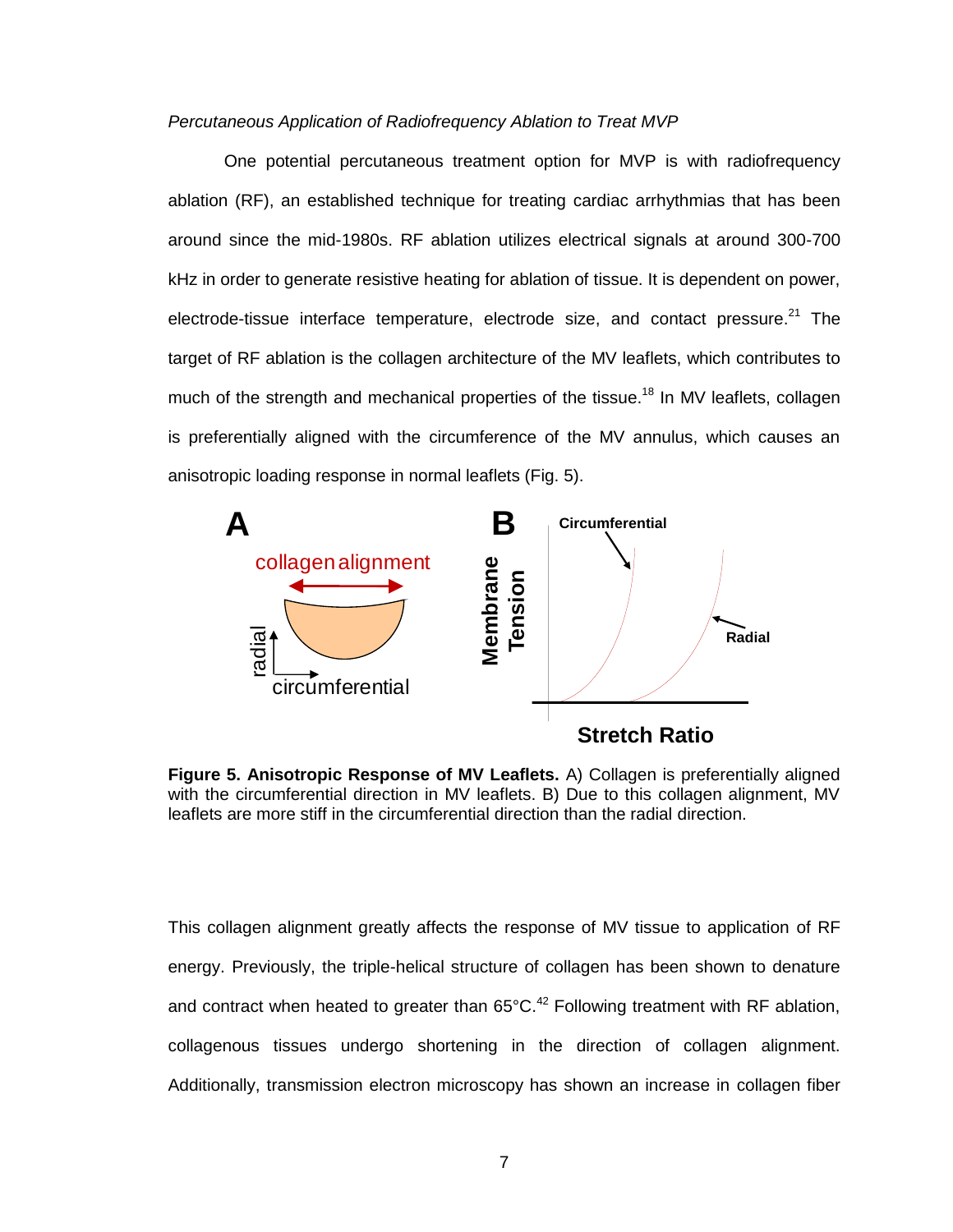diameter and a loss of cross-striations with increasing application of RF power.<sup>33</sup> Prior treatment of porcine MV leaflets with RF ablation *in vitro* has demonstrated directional length changes that are dependent on RF power (Fig. 6).<sup>36</sup> Therefore, the goal of using RF ablation to treat myxomatous MV leaflets is to induce permanent changes in leaflet geometry via resistive heating of collagen and subsequent shortening.



<span id="page-12-0"></span>**Figure 6. MV Leaflet Geometry Following RF Ablation.** Change in length in the radial (grey bars) and circumferential (black bars) following 5, 10, 15, and 25 W of RF ablation. *Figure from Price et al*. 36

The history of utilizing percutaneous application of RF ablation to alter the MV apparatus is brief and began with two animal studies published in 2008. The first of these studies used the QuantumCor device, which uses a circular RF ablation probe to reduce the MV annulus diameter and approximates an annuloplasty procedure used to treat some cases of MVP.<sup>20</sup> Use of the QuantumCor device in 16 sheep reduced the anterior-posterior dimension of the MV annulus by more than 20%, and these changes remained durable for the duration of the 180-day study, with tissue fibrosis and necrosis present at the endpoint.<sup>16</sup> However, this study was performed in normal sheep, with little to no traces of MR. The second study used a standard RF ablation catheter to apply RF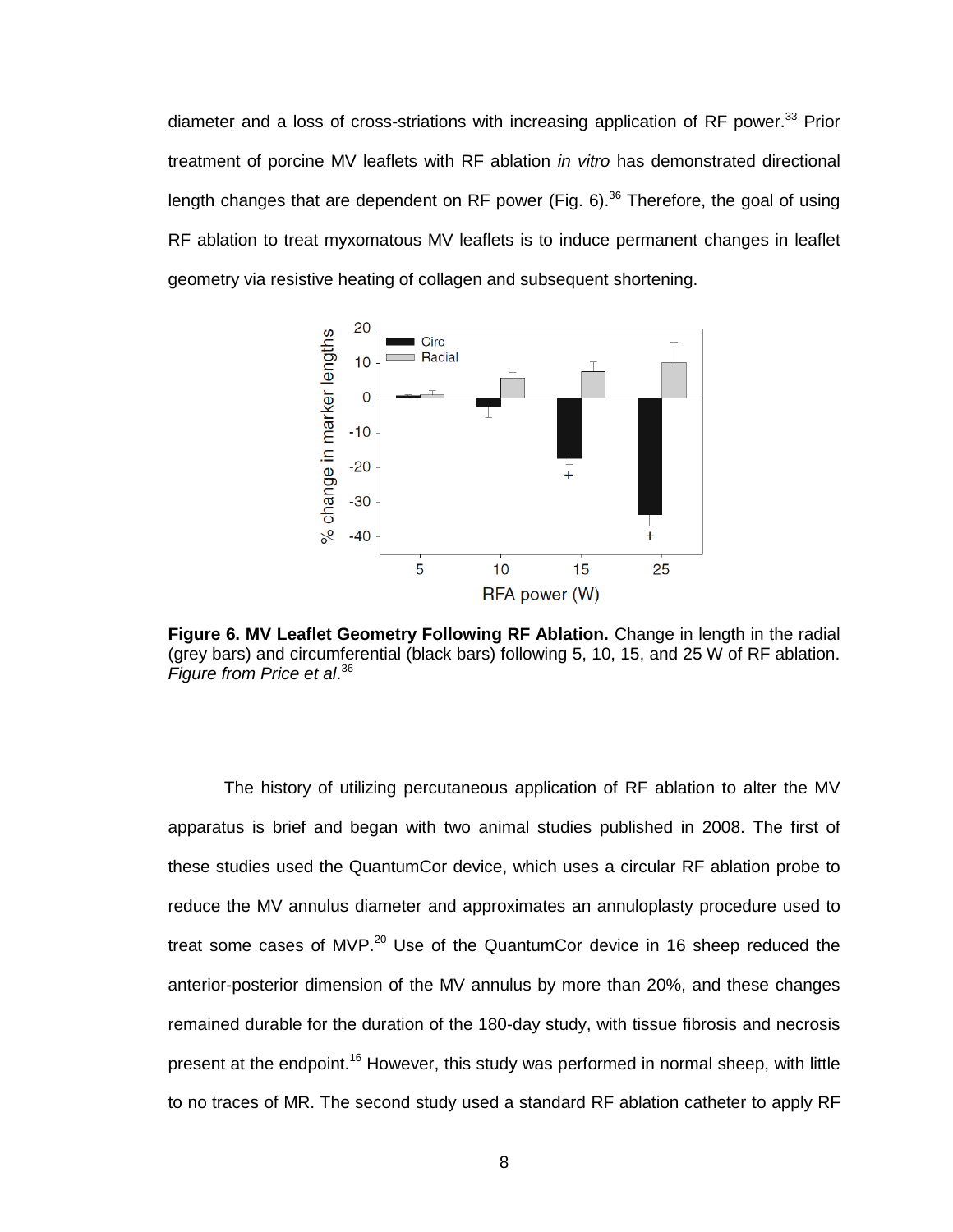energy directly to MV leaflets in order to reduce leaflet size and alter biomechanical properties and was performed on two separate treatment groups.<sup>43</sup> The first group used RF ablation to directly treat myxomatous leaflets in beagles under open-heart surgery, resulting in 40-60% reduction in post-ablation MR. The second group applied RF ablation percutaneously to healthy beagles, until structural damage was observed, and monitored the durability of the changes for 6 weeks. The result of this study indicated that these changes are potentially durable long-term. While these results indicate that RF ablation is a feasible strategy for reducing MR in myxomatous MVs, percutaneous application of RF energy was difficult, due to the continuous movement of the MV leaflets. Thus, a strategy is needed to anchor the RF catheter tip, in order to move reliably apply RF energy directly to the leaflets themselves.

# <span id="page-13-0"></span>*Cryo-Anchoring for MV Attachment*

To date, no device has been published with the ability to temporarily anchor a catheter to a moving MV. In order to enable more reliable application of RF energy to MV leaflets, the requirements for an anchoring device are to enable reversible attachment to either the posterior or anterior MV leaflet, depending on the desired ablation target. Additionally, anchoring to the chords for RF ablation represents another potential target. Cryoablation is one technology that has been used to percutaneously treat cardiac arrhythmias since 1999,<sup>24</sup> which uses pressurized liquid nitrogen to cool a catheter tip to temperatures as low as -80°C. A technique termed cryo-mapping was developed for use with these cryoablation catheters, which cools the catheter tip to temperatures as low as -30°C to temporarily attach the catheter and induce electrophysiological changes in cardiac tissues. $^{21}$  This is performed with minimal cellular damage and little effect on the structural properties of the tissue.<sup>40</sup> Given the negligible amount of tissue damage induced at temperatures as low as -30°C, and the temporary,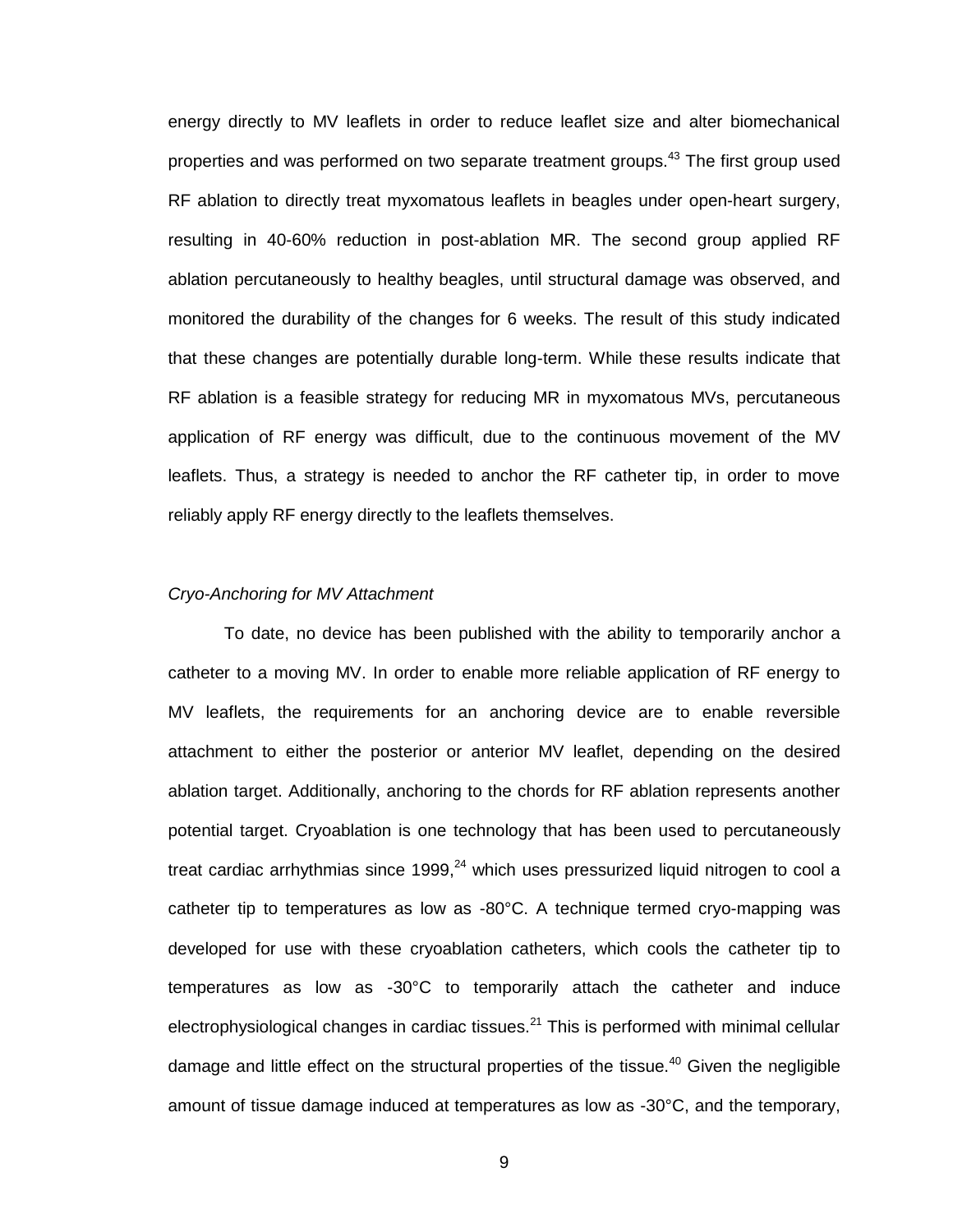reversible tissue attachment that can be created, this cryo-anchoring technique represents one potential strategy to maintain attachment to moving MV leaflets.

#### **Objective**

<span id="page-14-0"></span>The objective of this work was to develop and test a prototype catheter to determine the feasibility of radiofrequency ablation with cryo-anchoring in percutaneous treatment of mitral valve prolapse. One common cause of mitral valve prolapse is thickened and enlarged leaflets which billow back into the left atrium during valve closure, causing mitral regurgitation. The goal of this treatment strategy is to reduce mitral valve leaflet size via resistive heating with radiofrequency ablation in order to improve leaflet coaptation and reduce mitral regurgitation. However, in order to perform this procedure *in vivo*, a method is needed to provide attachment to moving mitral valve leaflets during administration of radiofrequency energy. Cryo-anchoring, which functions similarly to cryoablation, is one technique which can maintain this attachment. Cryoanchoring utilizes liquid nitrogen to generate sub-freezing temperatures on the surface of a catheter tip, which provides adherence to tissues such as the mitral valve. Thus, the two techniques, radiofrequency ablation and cryo-anchoring, directly oppose each other and must be balanced in order to provide optimal treatment of mitral valve prolapse. The study that follows verifies the feasibility of utilizing these two techniques in close proximity, and provides an estimate for the amount of radiofrequency energy required to alter mitral valve leaflet geometry and biomechanics in the presence of cryo-anchoring.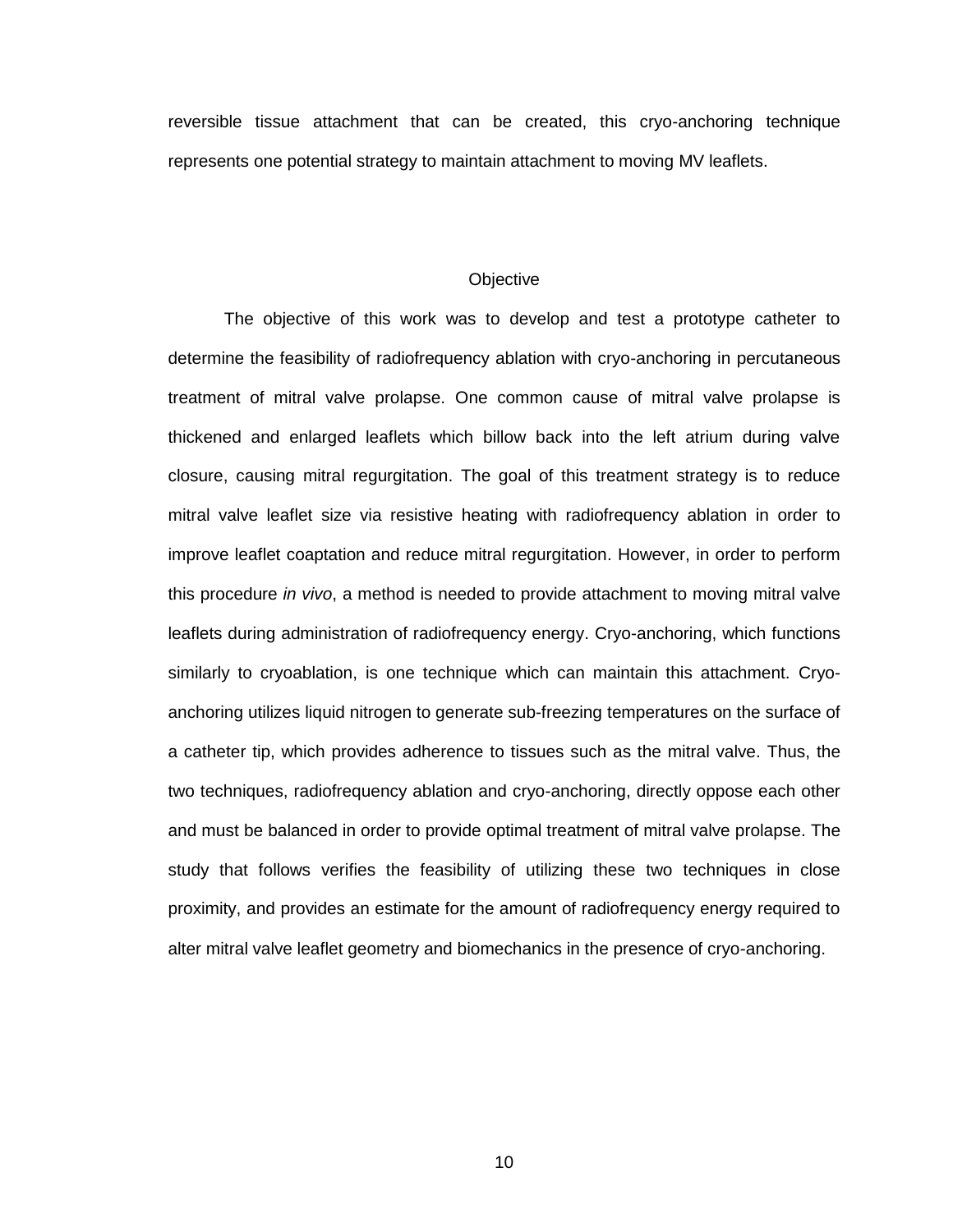# Specific Aims

- <span id="page-15-0"></span>1. Develop a catheter prototype that contains both a cryogenically cooled anchoring element (cryo-anchor) and a radiofrequency ablation electrode on the same catheter tip, capable of treating mitral valve leaflets *in vitro*
- 2. Quantify the effects of radiofrequency ablation treatment with cryo-anchoring on the geometry and biomechanical response of mitral valve leaflets.
- 3. Determine the mitral valve leaflet temperature distribution resulting from treatment with combined radiofrequency ablation and cryo-anchoring
- 4. Determine the attachment strength of the cryo-anchor to stationary mitral valve leaflets, both with and without radiofrequency ablation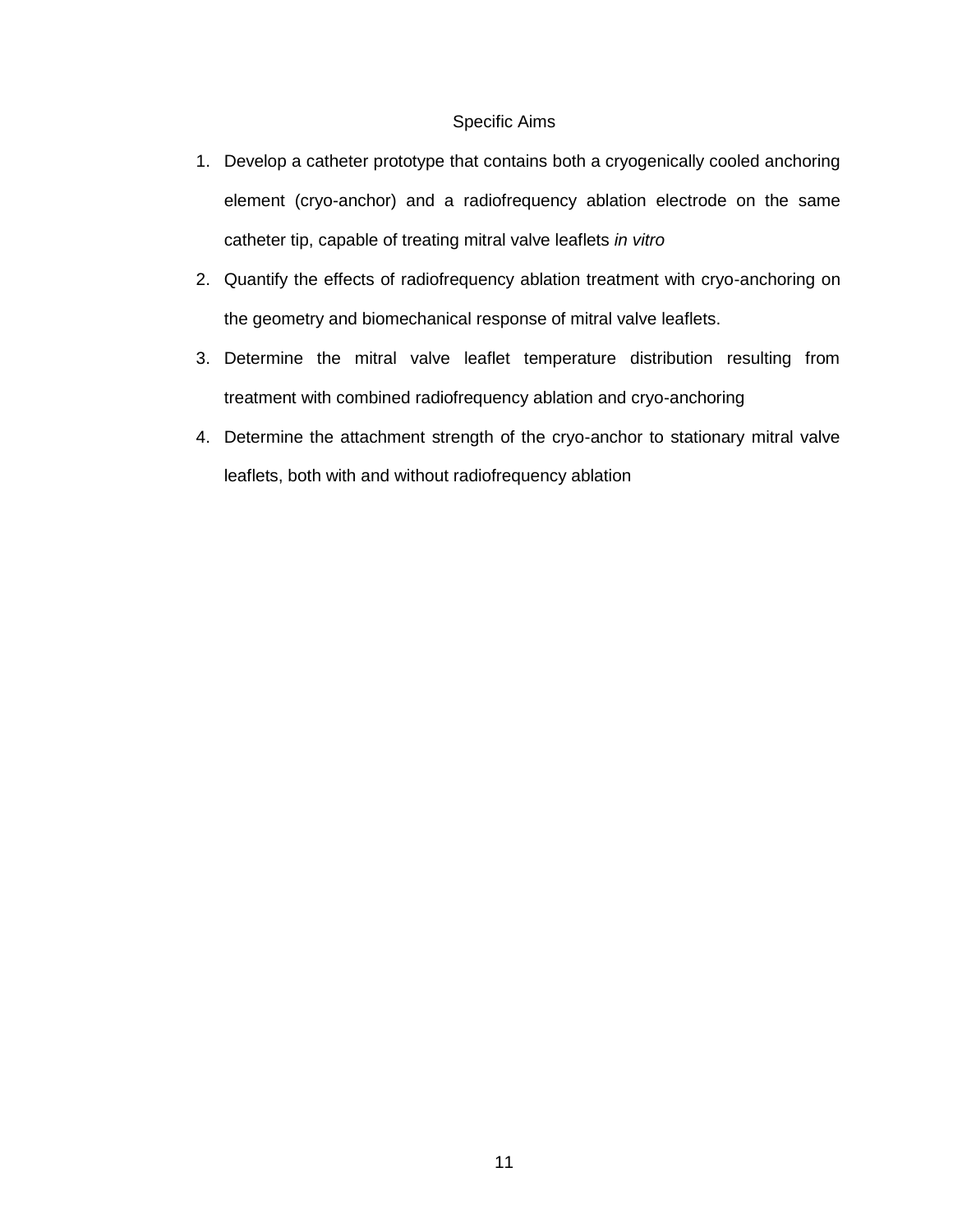### CHAPTER II

# <span id="page-16-0"></span>MANUSCRIPT: DEVELOPMENT OF A SIMULTANEOUS CRYO-ANCHORING AND RADIOFREQUENCY ABLATION CATHETER FOR PERCUTANEOUS TREATMENT OF MITRAL VALVE PROLAPSE

#### **Abstract**

<span id="page-16-1"></span>Mitral valve prolapse is one subtype of mitral valve disease and is often characterized by enlarged leaflets that are thickened and have disrupted collagen architecture. The increased surface area of myxomatous leaflets with mitral valve prolapse leads to mitral regurgitation, and there is need for percutaneous treatment options that avoid open-chest surgery. Radiofrequency ablation is one potential therapy in which resistive heating can be used to reduce leaflet size via collagen contracture. One challenge of using radiofrequency ablation to percutaneously treat mitral valve prolapse is maintaining contact between the radiofrequency ablation catheter tip and a functioning mitral valve leaflet. To meet this challenge, we have developed a radiofrequency ablation catheter with a cryogenic anchor for attachment to leaflets in order to apply radiofrequency ablation. We demonstrate the effectiveness of the dualenergy catheter in vitro by examining changes in leaflet biaxial compliance, thermal distribution with infrared imaging, and cryogenic anchor strength. We report that 1250 J of radiofrequency energy with cryo-anchoring reduced the determinant of the deformation gradient tensor at systolic loading by 23%. Infrared imaging revealed distinct regions of cryo-anchoring and tissue ablation, demonstrating that the two modalities do not counteract one another. Finally, cryogenic anchor strength to the leaflet was reduced but still robust during the application of radiofrequency energy. These results indicate that a catheter having combined radiofrequency ablation and cryo-anchoring provides a novel percutaneous treatment strategy for mitral valve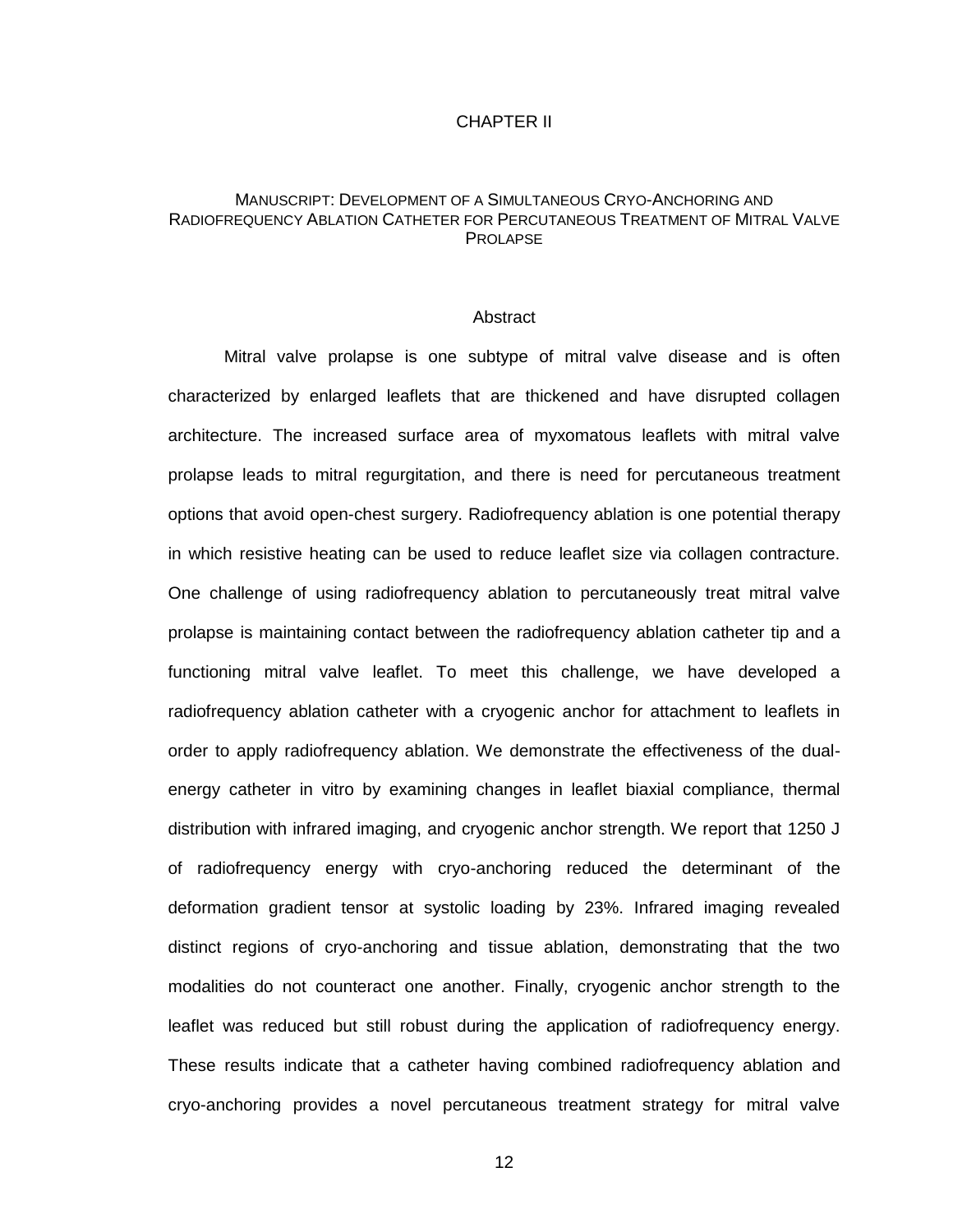prolapse and may also be useful for other percutaneous procedures where anchored ablation would provide more precise spatial control.

# Key Terms

<span id="page-17-0"></span>Heart valve mechanics, mitral valve prolapse, radiofrequency ablation, cryo-ablation, infrared thermal imaging

#### **Introduction**

<span id="page-17-1"></span>Mitral valve (MV) disease is the most common form of heart valve disease, occurring in approximately 2% of the population and resulting in 43,000 open-chest surgical procedures every year.<sup>13</sup> MV prolapse (MVP) is one subtype of the disease and is characterized by superior displacement of one or both leaflets into the left atrium, resulting in mitral regurgitation (MR). One common cause of MVP is myxomatous mitral valve disease, which is characterized by thickened and enlarged leaflets, disrupted and compromised collagen architecture, and an increased quantity of proteoglycans. The etiology is unknown at this time.<sup>37</sup>

The current gold standard to correct MVP is open-chest surgical valve repair or replacement, which is highly undesirable for elderly patients. In the past decade, percutaneous treatment of MV disease has received a great deal of interest.<sup>6,9,31</sup> Specifically, the MitraClip<sup>4,11</sup> (Abbott Laboratories) is one technique undergoing clinical trials and is a percutaneous variation of the Alfieri edge-to-edge technique,<sup>3</sup> which creates a double orifice valve by fixing together the free edges of the anterior and posterior leaflets. The MitraClip has been assessed in the EVEREST II clinical trial and was found to have a 55% rate of primary end point efficacy at 12 months, which included freedom from grade 3+ or 4+ MR, freedom from death, and freedom from surgery for MV dysfunction.<sup>10</sup> Additionally, major adverse clinical events occurred at a rate of only 15%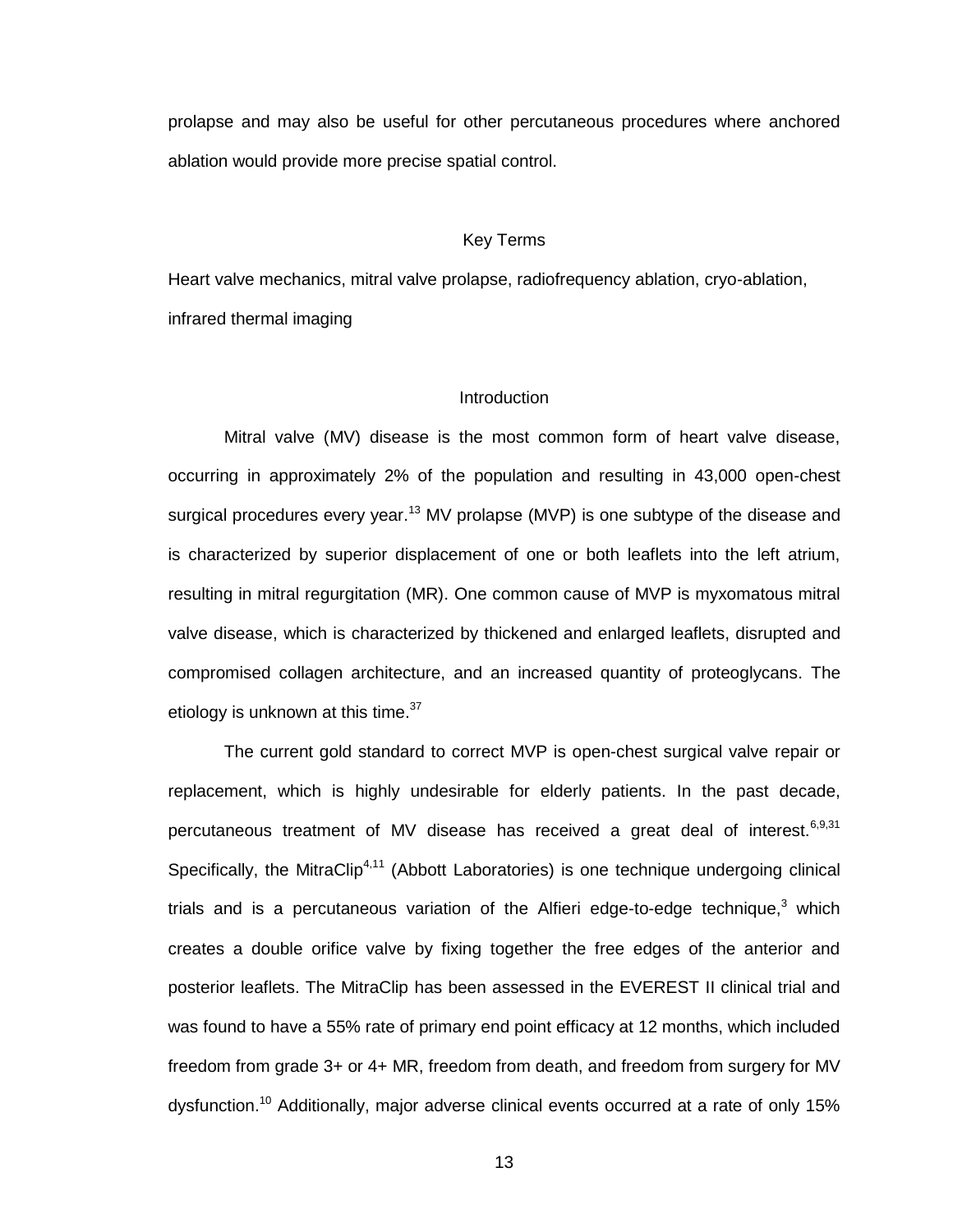in the percutaneous-repair group at 30 days, compared with 48% of patients in the surgery group. While the reduced complication rate indicates that percutaneous strategies may represent a safer alternative to open-chest surgery, the end point efficacy indicates that there remains room for improvement. Therefore, we believe that there is a need for additional percutaneous options to treat MVP that preserve the MV apparatus and restore normal fluid mechanics.

One potential percutaneous treatment strategy for myxomatous MVP is the use of radiofrequency (RF) ablation to reduce MV leaflet size to reduce MR. Due to the increased size of myxomatous leaflets, they fail to properly coapt during systole, and this redundancy of excess leaflet tissue provides an opening for regurgitant flow. By reducing leaflet size, coaptation could improve and thereby reduce MR. RF ablation generates thermal lesions via resistive heating of tissue and is dependent on power, interface temperature, electrode size, and contact pressure. $^{21}$  For our purposes, the target of RF ablation is the disrupted or distended collagen architecture of the MV leaflets; collagen has been shown to denature and contract when heated to temperatures greater than  $65^{\circ}$ C.<sup>42</sup> Using biaxial mechanical testing, we have demonstrated that RF ablation effectively reduces MV leaflet geometry and alters biomechanical compliance *in vitro.* 36

Previously, RF ablation treatment of myxomatous MVP has been shown to be feasible in a surgical canine model in which an acute *in vivo* study was performed on beagles with MR under open-heart surgery, demonstrating a mean 49.6% reduction in post-ablation MR. <sup>43</sup> Additionally, a chronic *in vivo* study was performed on healthy beagles to assess the ability to apply RF energy percutaneously and to assess the durability of the procedure at 6 weeks. An average of 22 applications of RF ablation for 60 seconds at an average power of 58 W was required to induce structural alteration of the leaflets, and alterations were found to be durable 6 weeks later. For comparison, 4 applications of RF ablation for approximately 40 seconds at a power of 16 W were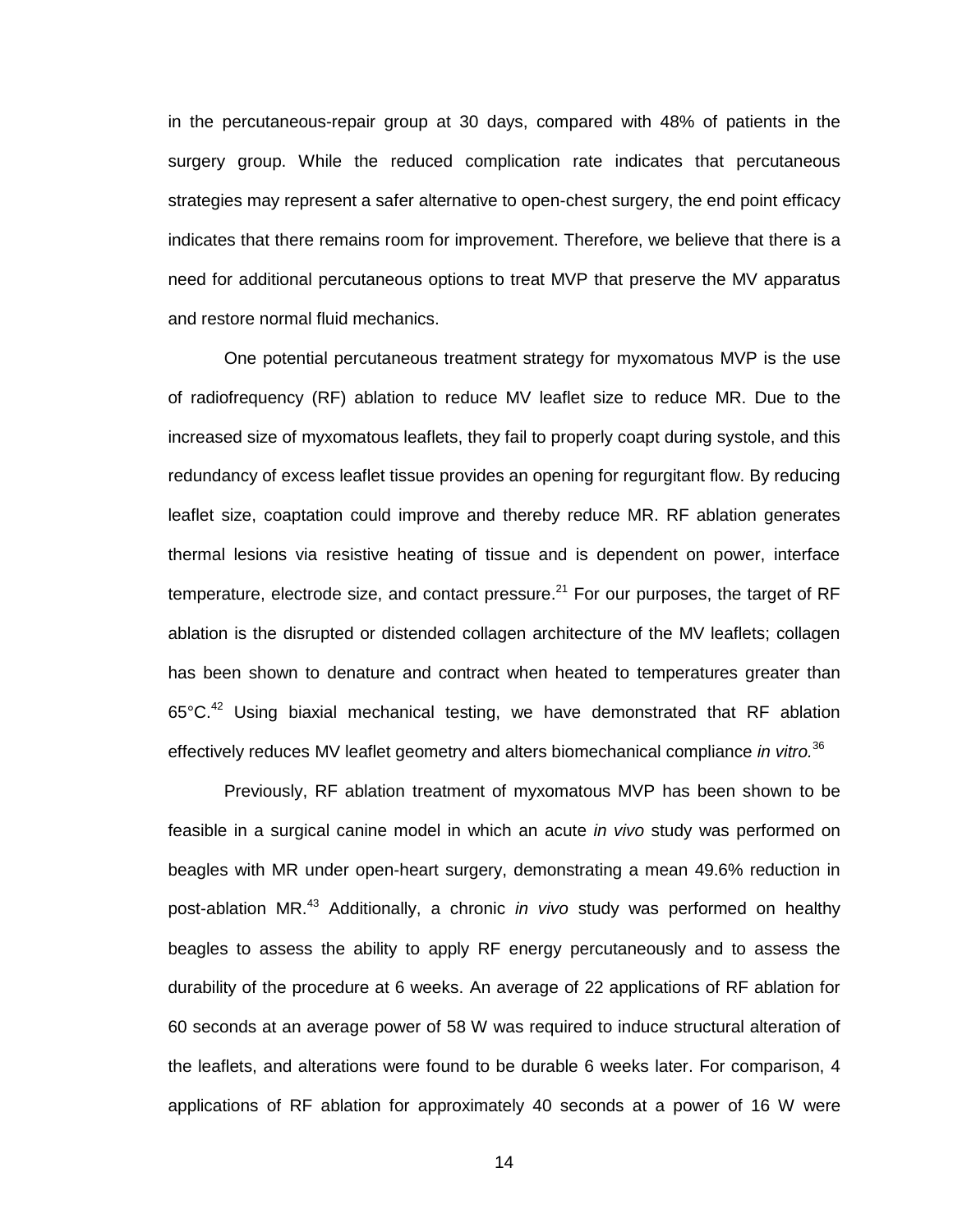required to reduce MR in the acute *in vivo* study. These results indicate that: (1) RF ablation is a feasible technique for reducing MR, (2) the alterations due to RF ablation remain durable, although the effects on valvular tissues after 6 weeks are not known, and (3) more RF energy is required to induce structural alteration of MV leaflets when applying RF energy percutaneously due to heat dissipation to the surrounding blood. The primary explanation for the increased number of RF ablation applications in the percutaneous case is that poor contact exists between the RF electrode on the catheter tip and the surface of the moving MV leaflet. The result of this is that RF energy may have been delivered entirely into the blood or into the surrounding myocardium. Therefore, to reduce misguided application of RF energy and improve delivery directly into the MV leaflet tissue, a stability technique is needed to physically anchor the catheter tip to the leaflet surface.

One possible method of maintaining contact between the RF ablation catheter tip and the moving MV leaflet is using a catheter with a cryogenically cooled anchoring element, or a cryo-anchor. This technique works similarly to cryo-ablation, which uses pressurized liquid nitrogen to cool a catheter tip to temperatures as low as -80°C and has been utilized since 1999 as an alternative for treating cardiac arrhythmias.<sup>24</sup> Cryoablation is generally less destructive than RF ablation and has previously been shown to maintain the extracellular collagen matrix, without collagen denaturation or contracture related to thermal effects.<sup>40</sup> Further, permanent damage to myocardial tissues due to cryo-ablation has been shown to occur only at temperatures below -30 $^{\circ}$ C,<sup>21</sup> making this temperature an excellent target for use in a cryo-anchor. While cryo-anchoring is used here as a method to adhere to MV leaflets, it may have broader applications in use as a stability technique for a variety of percutaneous procedures. For example, treatments that require the use of RF ablation in dynamic environments, such as treatment of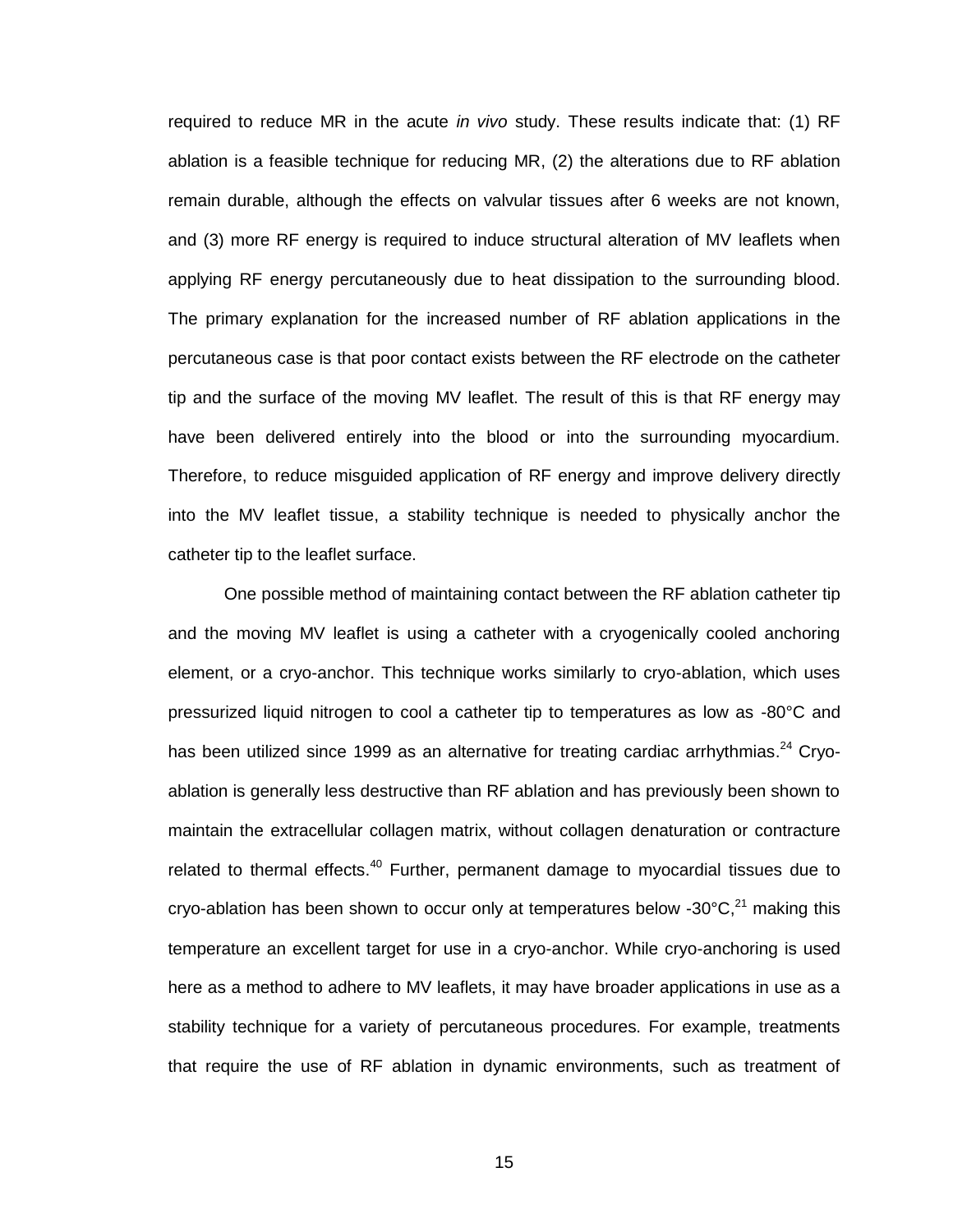cardiac arrhythmias, could potentially benefit from using cryo-anchoring for catheter stability.

The purpose of this study was to determine the feasibility of using cryo-anchoring and RF ablation on the same catheter tip and to quantify the biomechanical and thermodynamic effects of RF ablation on porcine MV leaflets. We hypothesized that an RF ablation catheter that utilizes a cryo-anchor will effectively adhere to and alter MV leaflet geometry and compliance, reducing MV leaflet size at maximum systolic load. To test this hypothesis, we developed a catheter prototype containing both a cryo-anchor for attachment and stability and an RF electrode for ablation. To investigate the effects of using cryogenic temperatures and resistive heating in close proximity, we quantified changes in biaxial mechanical compliance of MV leaflets and used infrared (IR) thermal imaging to discern distinct thermal regions within the tissue. We also quantified the anchor strength of the cryo-anchor both with and without RF ablation. These data support our hypothesis that simultaneous cryo-anchoring and RF ablation effectively reduces MV leaflet size and compliance, while further demonstrating that cryo-anchoring and RF ablation can function effectively in close proximity on a single catheter tip.

### Materials and Methods

# <span id="page-20-1"></span><span id="page-20-0"></span>*Catheter Prototype*

A 4 mm (12 French) diameter catheter prototype was developed containing both a cryogenically cooled anchor (cryo-anchor) and an RF ablation electrode (Figs. 7A and 7B). The cryo-anchor and RF electrode reside in-line on the catheter shaft and are separated by a 1 mm spacer, with the cryo-anchor on the most distal point of the catheter. Both the cryo-anchor and RF electrode are constructed out of hollow copper rod and are approximately 1.9 mm in length. The cryo-anchor is thermally connected via a solder joint to an inner copper rod containing a lumen which allows liquid nitrogen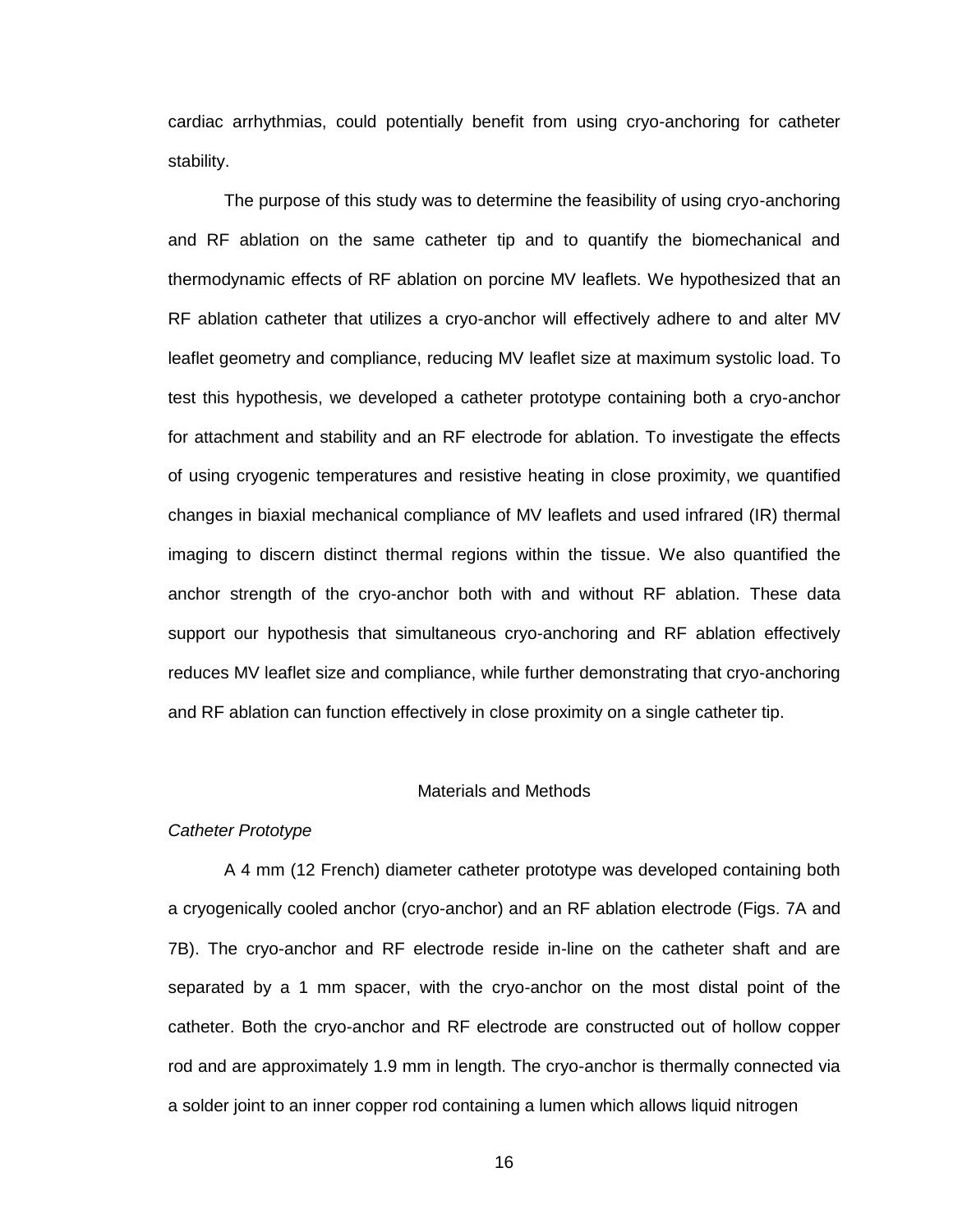

<span id="page-21-0"></span>**Figure 7. RF and Cryo-Anchoring Catheter Design.** (A) Solid model cut-away of the catheter prototype design, indicating the relative positions of the cryo-anchor, insulating spacer, and RF electrode. (B) Catheter prototype tip used for all treatments of tissue (scale bar = 1/8"). (C) Flow chart representation of the control system used to integrate and synchronize cryo-anchoring with RF ablation for treatment of tissue. (D) Sequence programmed into the controller for performing RF ablation treatments with cryoanchoring. Note that liquid nitrogen delivery to the catheter tip begins prior to RF ablation in order to first anchor the catheter tip to the tissue surface. RF power is represented as being applied instantaneously; however, it took ~3 s for RF power to reach target power. Final RF energy delivery (J=Joules) is indicated on the plot and represents total energy delivery of each treatment.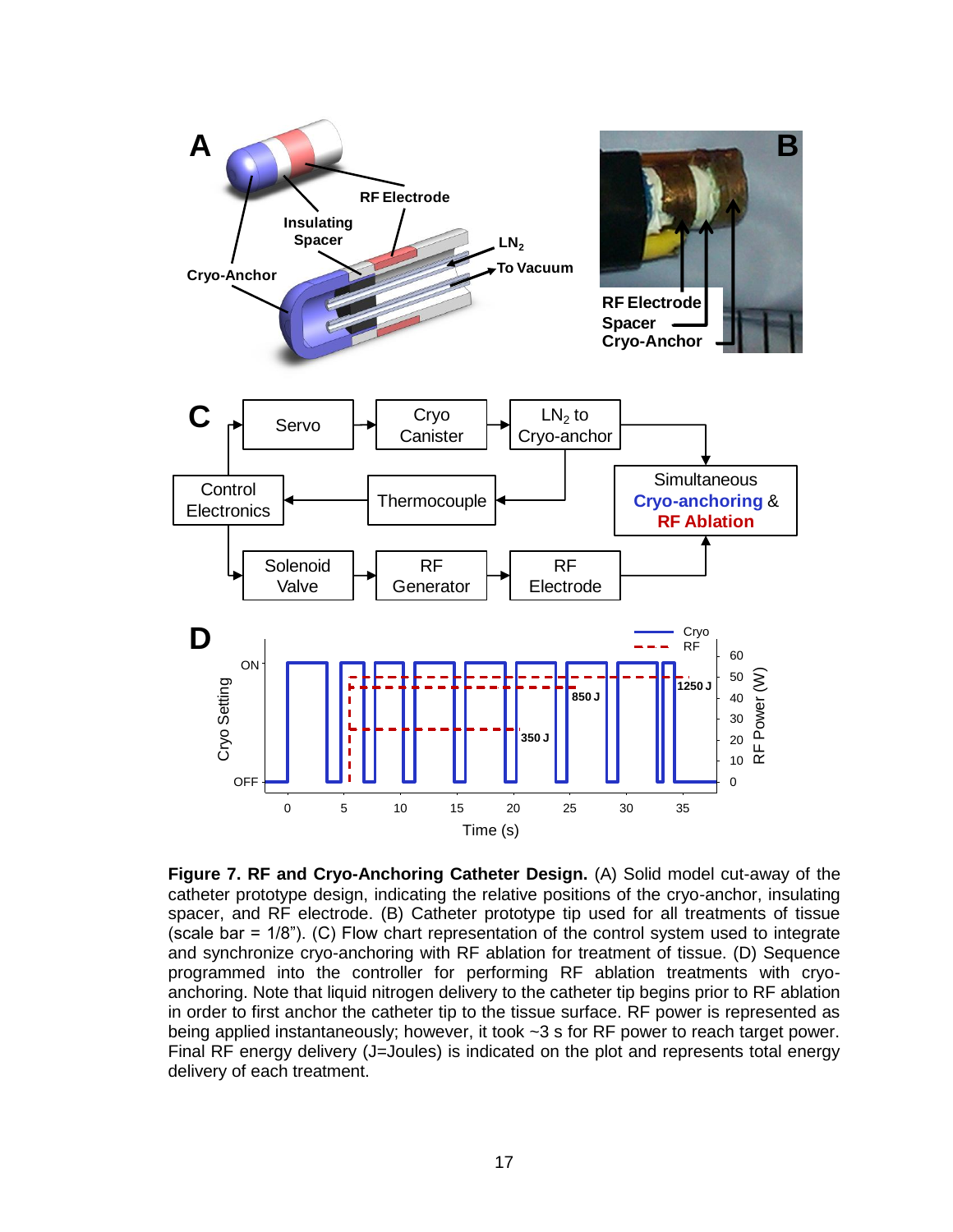delivery. Teflon is used to insulate the RF electrode from the cryo-anchor and inner copper rod, and a thermocouple attached to the outer surface of the cryo-anchor records the temperature at the anchor-tissue interface. RF ablation is performed with an Osypka HAT 300 generator, capable of delivering a 500 kHz electrical signal at powers of up to 50 W to the RF electrode on the catheter tip. Liquid nitrogen is contained inside a handheld canister (Cry-Ac, Brymill Cryogenic Systems) and delivered to the catheter tip under vacuum by an inner lumen housed inside the catheter.

Control of RF ablation and liquid nitrogen delivery is performed via custom built control electronics for synchronization and repeatability (Fig. 7C). Liquid nitrogen flow control is binary, and a servo motor is used to switch flow on and off. The sequence used for liquid nitrogen flow was developed to anchor the catheter tip to the tissue sample prior to RF ablation and to maintain anchoring throughout the ablation (Fig. 7D). Control of the RF generator was performed by interfacing with the footswitch port on the generator, with air flow controlled by a solenoid valve and control electronics. For each ablation, one of three RF protocols was utilized at 25, 45, or 50 W of power for 15, 20, or 30 s, respectively (Fig. 7D). Due to the time required for the RF generator to increase the power to the desired set-point  $(-3 \text{ s})$ , the total energy output was lower than that produced by the product of time and power (Joules  $= W$  s). The final energy delivery to the tissue, as recorded by the generator for each of the 25, 45 and 50 W ablations, was 350, 850, and 1250 Joules (J), respectively.

# <span id="page-22-0"></span>*Tissue Preparation*

Healthy porcine MV leaflets were obtained from a local abattoir (Hampton Meat Processing, Hopkinsville, KY), excised on-site, and frozen in phosphate buffered saline (PBS) at -20°C until testing. Anterior leaflets were chosen for the biomechanical and thermal imaging studies due to their larger and more continuous surface area compared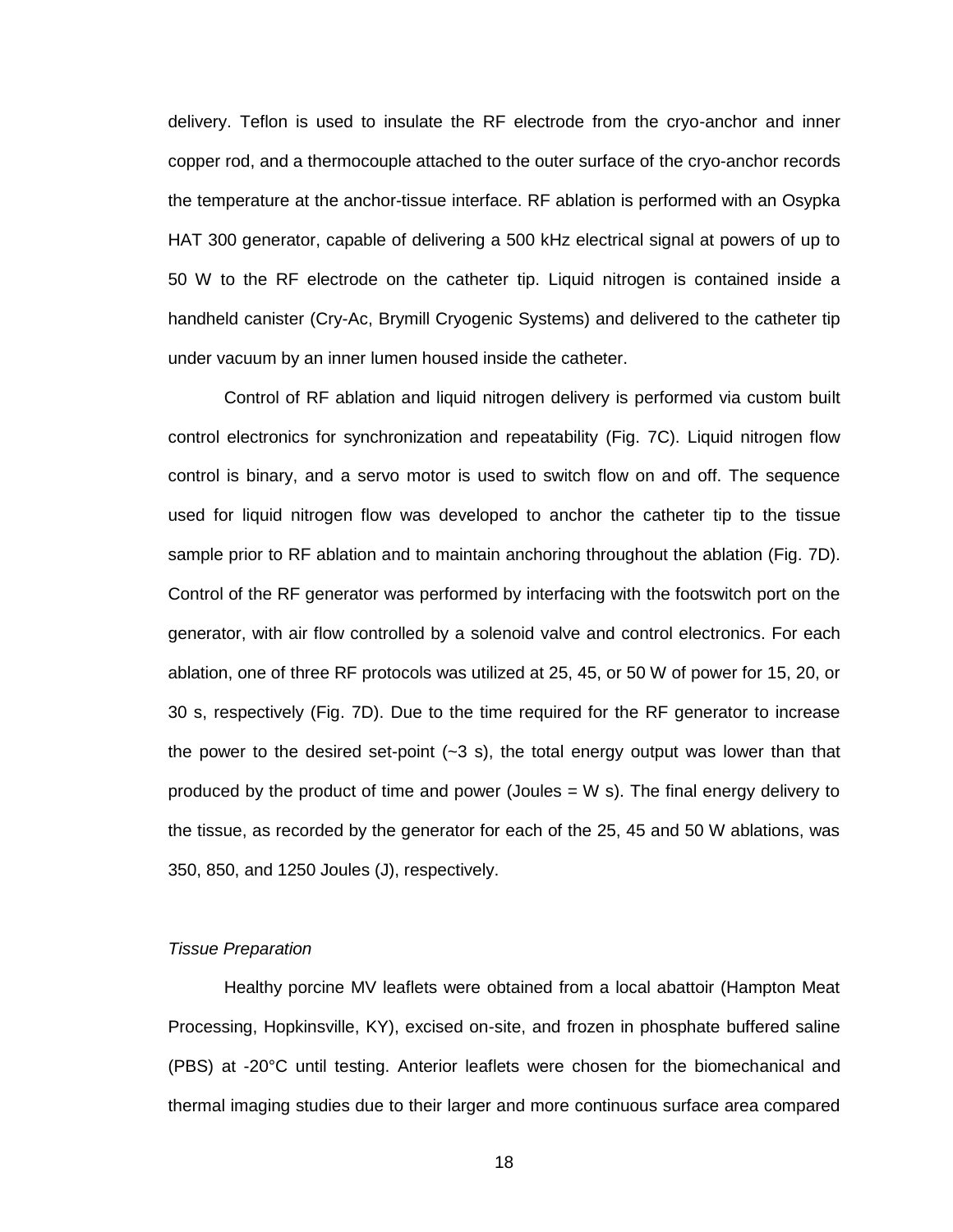to posterior leaflets, although it is noted that posterior leaflets are more often affected by  $MVP.<sup>9</sup>$  The center portion of the leaflets were used and trimmed into rectangular sections (Fig. 8A) approximately 12 mm in the radial direction and 15 mm in the circumferential direction. The center portion was used as it experiences the most homogenous strains during MV closure.<sup>38</sup> For the anchor strength study, posterior leaflets were used for testing.



<span id="page-23-1"></span>**Figure 8. Experimental Design.** (A) Mitral valve anatomy with marker placement and biaxial testing device with leaflet tissue in place. (B) Set-up for full thickness thermal imaging. The IR camera is placed below in order to measure the temperature distribution throughout the entire surface of the tissue. An IR window allows transmission of IR wavelengths for unimpeded temperature measurement. (C) Set-up for measurement of anchor strength of the cryo-anchor. Leaflets are clamped into the load cell assembly, and the maximum load is recorded.

#### <span id="page-23-0"></span>*Biaxial Mechanical Testing*

Biomechanical analysis was performed using a custom-designed biaxial mechanical testing device (Fig. 8A).<sup>36</sup> Samples were loaded in each direction up to a membrane tension comparable to that experienced by the leaflet during systole (120 mmHg  $\approx$  90 N/m of membrane tension), and all testing was performed with samples fully submerged in PBS at 37°C. Prior to testing, each sample was pre-conditioned over ten loading cycles to 90 N/m with a 15 s rise time. Following pre-conditioning, a marker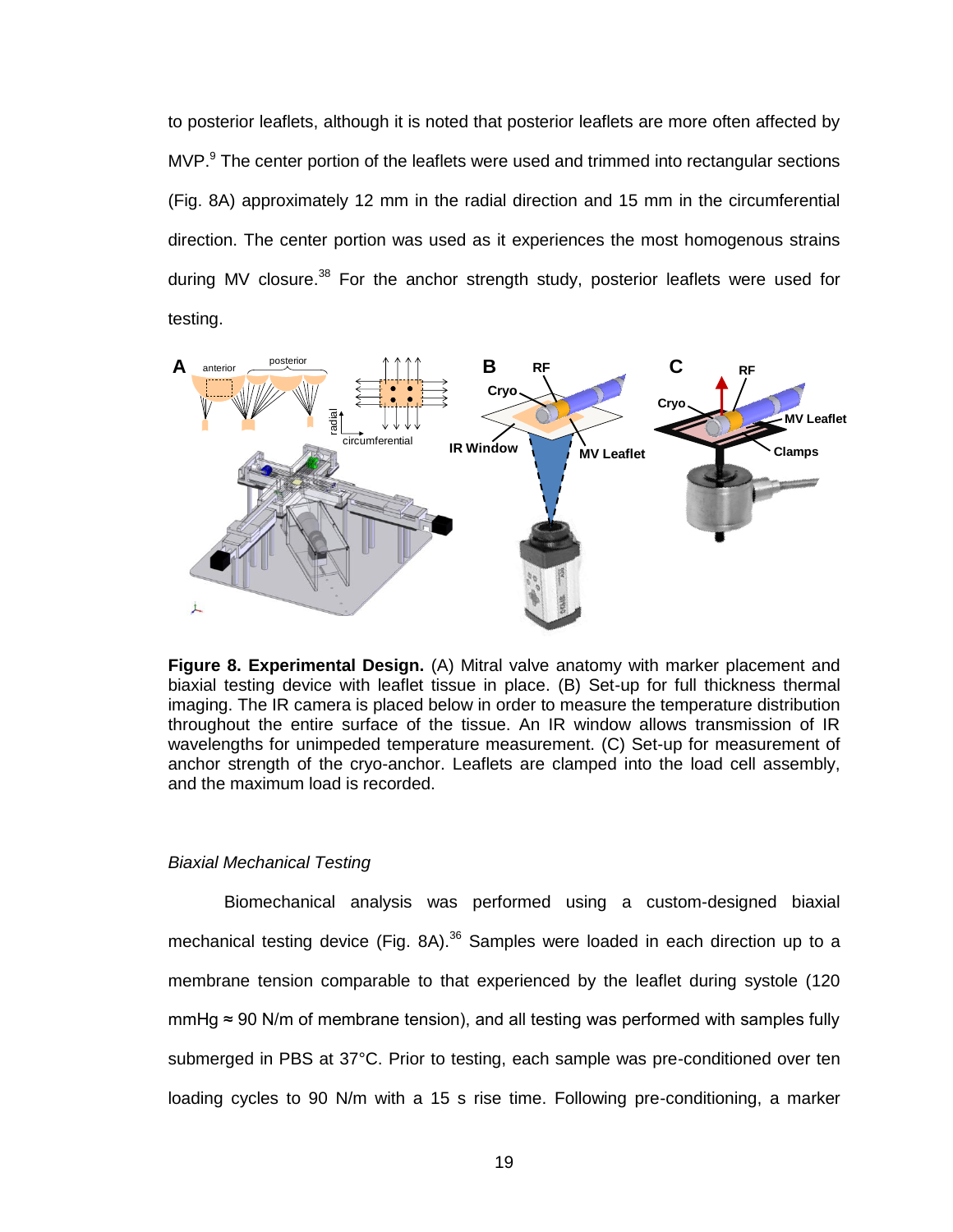reference was recorded and used as the unloaded state. Samples were then tested for ten cycles with a 15 s rise time to 90 N/m in order to determine untreated compliance. Stress-strain behavior has been found to be independent of loading rate for cycles with rise times of up to 15 s, thus tissues were not loaded at physiologic rates  $17$ .

After determining leaflet biomechanical properties, samples were loaded to 10 N/m and subjected to one of the following four treatments with the catheter prototype. In order to determine the biomechanical effects of the cryo-anchor alone, samples were kept in contact with the cryo-anchor for 30 s at approximately -20 to -30 $\degree$ C (n = 3). To test the combined effects of cryo-anchoring and RF ablation, tissues were subjected to one of three treatment groups ( $n = 5$ ) as described earlier and shown in Fig. 7D. During treatment, the fluid level in the bath was lowered to just below the surface of the sample in order to ensure that maximal energy transfer was through the tissue. By performing treatment such that all RF energy must pass through the sample, the amount of RF energy required to invoke the recorded biomechanical changes can be determined. The alternative is to completely submerge leaflets during treatment, but this provides a very low resistive path to ground, which bypasses the target tissue via direct conduction through the PBS bath. Four ground electrodes were placed in the bath, approximately 13 cm away from the tissue, to complete the electrical circuit for RF ablation. Following treatment, samples were returned to their unloaded state, a new marker reference was recorded to determine changes in unloaded geometry, and samples were loaded for ten cycles to 90 N/m. All data reported is from the tenth loading cycle of each experiment.

All analysis of biaxial mechanical data was performed using MATLAB (Mathworks). Marker positions recorded just prior to loading were used to determine geometric changes of the unloaded tissues due to treatment with the catheter prototype. Unloaded marker area was calculated as the area enclosed by the polygon connecting the four markers. Additionally, the percent change in the determinant of the deformation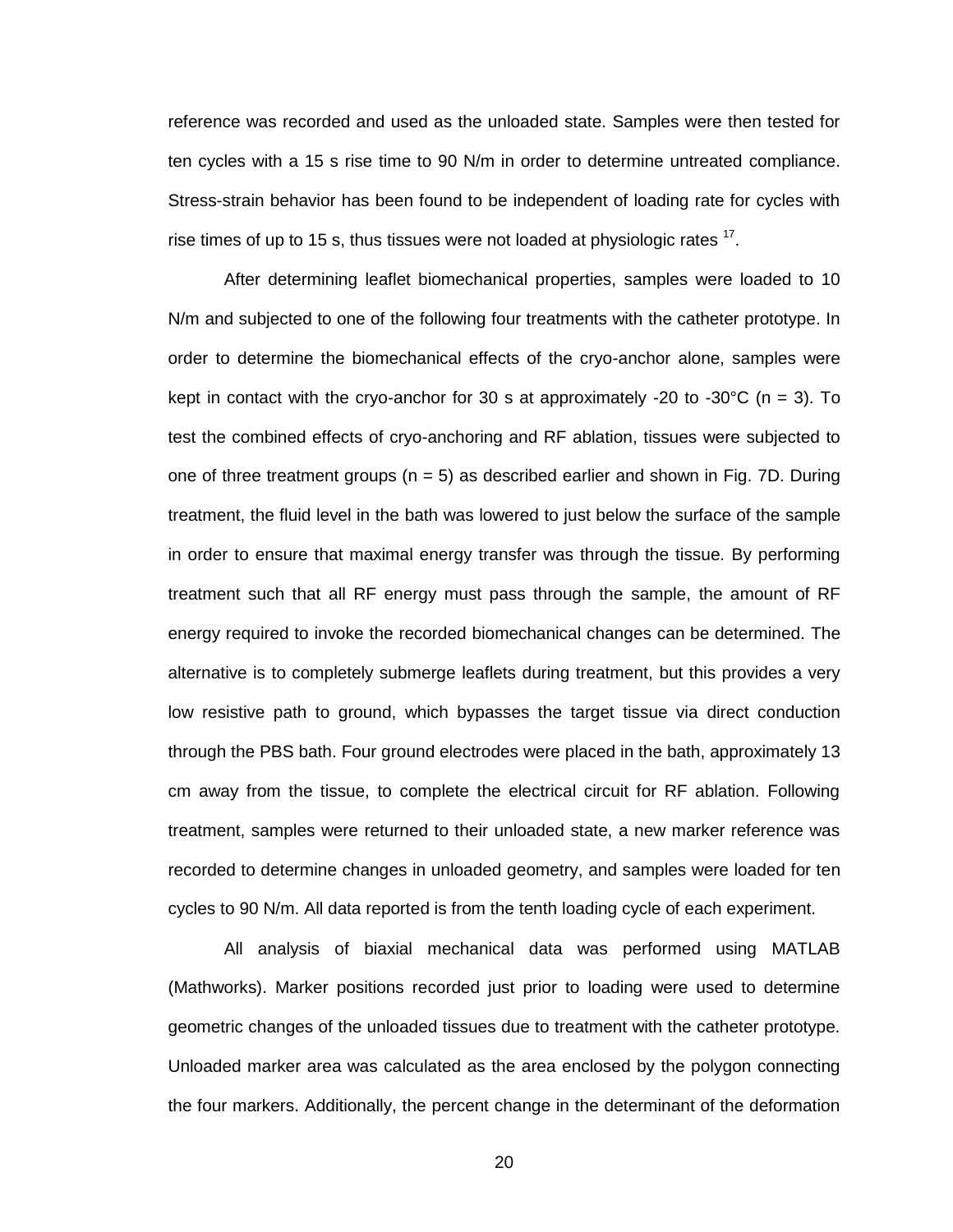gradient tensor,  $F$  (% change in  $det(F)$ ) was used to provide a quantitative assessment of the biomechanical changes of the tissue at maximum systolic load. The determinant of *F* is the ratio of the deformed marker area to the marker area of the reference state, where:

 $F_{11}$  and  $F_{22}$  represent the stretch ratios in the circumferential and radial directions, respectively, and *κ<sup>1</sup>* and *κ<sup>2</sup>* provide a measure of shear. det(*F*) was determined at 90 N/m before and after treatment, and the unloaded marker reference state recorded just after pre-conditioning was used for all calculations. Because the same marker reference state is used to determine *F* in both the untreated and treated conditions, % change in det(*F*) provides a direct comparison of systolic leaflet deformation before and after treatment. Therefore, we refer to % change in det(*F*) at 90 N/m as % change in areal systolic deformation. In addition to reporting changes in det(*F*) due to treatment, we also report % change in axial systolic deformations which are changes in *F<sup>11</sup>* and *F<sup>22</sup>* at 90 N/m. For a more complete description of the calculation of *F* from biaxial mechanical testing, see Humphrey.<sup>22</sup>

#### <span id="page-25-0"></span>*Infrared Thermal Imaging*

Thermal imaging of simultaneous cryo-anchoring and RF ablation was performed using an IR camera (ThermoVision A20M, FLIR Systems) with a measurement range of -20°C to 250°C and accuracy of ±2°C. Previous studies have used IR imaging to identify the lethal isotherm of RF lesions. $27,44$  Leaflets were imaged in a custom built bath, and the camera was placed below the bath for imaging of full thickness changes in temperature distribution (Fig. 8B). An IR window (IR Material Window, Edmund Optics Inc.) was placed at the bottom of the bath to allow imaging through the bottom surface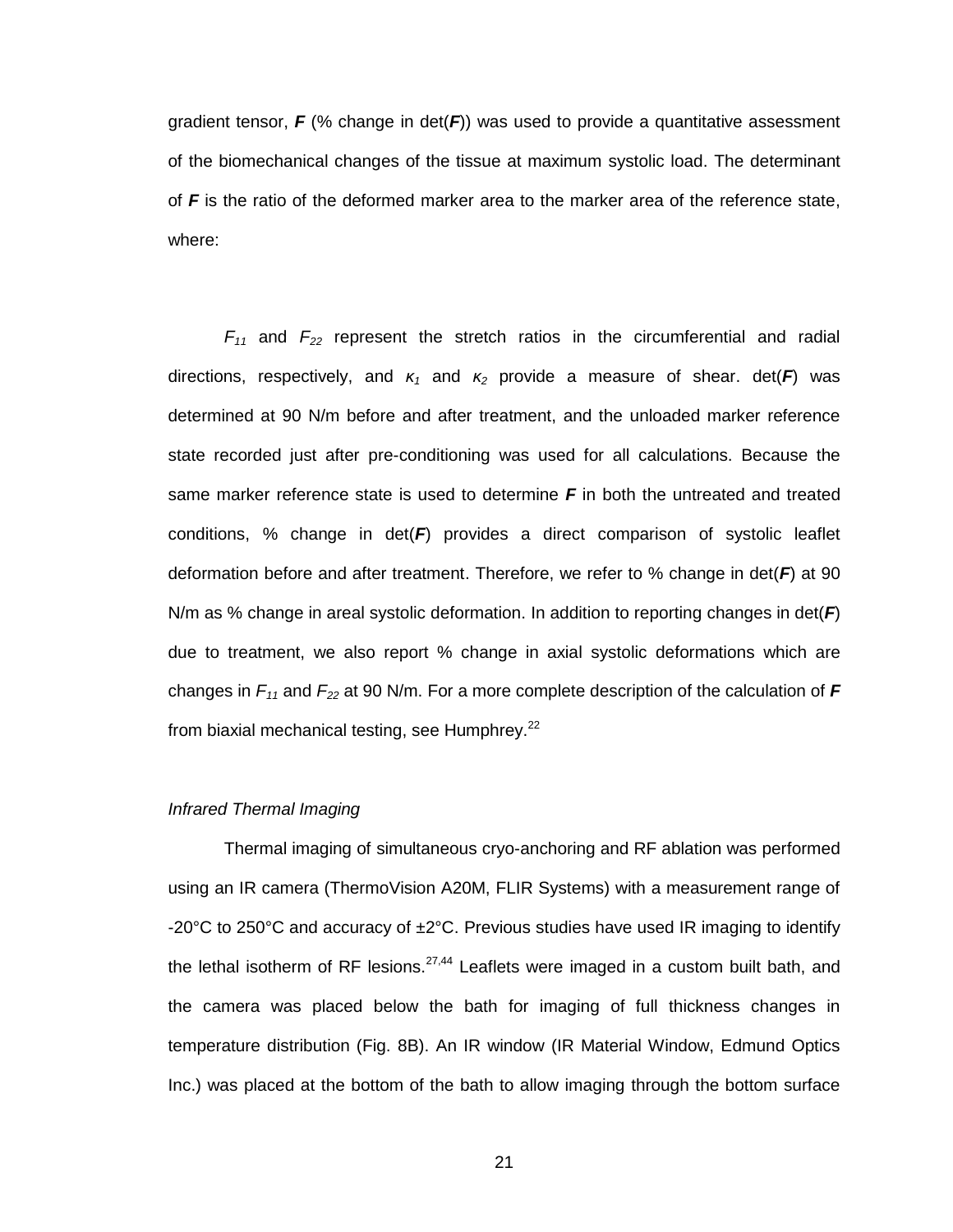by allowing transmission of IR wavelengths. Prior to treatment, an image was taken of a calibration phantom to determine the x and y distance scales. Testing was performed in PBS at room temperature, and the fluid level was lowered to just below the top surface of the tissue to allow maximal energy transfer through the leaflet. Four ground electrodes were placed in the bath in a circular pattern, each approximately 13 cm from the center of the leaflet. During ablation, a non-conductive plate was placed over the leaflet in order to maintain contact of the entire leaflet surface with the IR window. This was done to ensure that the temperatures measured were of the leaflet itself and not the fluid between the leaflet and IR window. All samples were then treated using one of the ablation sequences in Fig. 7D ( $n = 3$  for each of the 350, 850, and 1250 J sequences), and images of the treatment were recorded at 1 Hz beginning at the onset of RF ablation using ThermaCAM Researcher software and synchronized with the ablation sequence using the control electronics. Images were then analyzed in MATLAB to produce thermal contour plots of the tissue. Additionally, the area of tissue heated to  $> 65^{\circ}$ C was quantified in order to provide a measure of the extent of thermal contracture of the extracellular matrix collagen, and the tissue area  $< 0^{\circ}$ C was also quantified to provide an estimate of the attachment area of the catheter prototype.

# <span id="page-26-0"></span>*Anchor Strength*

In order to assess the anchor strength of the cryo-anchor both with and without RF ablation, a submersible load cell was used (Model 31 Mid, Honeywell). Posterior MV leaflets were clamped onto the load cell assembly and completely submersed in PBS at 37°C (Fig. 8C). Leaflets were completely submersed during treatment in order to test the anchor strength of the cryo-anchor in an environment that more closely mimics the *in vivo* case. The output from the load cell was amplified using a custom built amplifier circuit and read into LabView using a data acquisition card (NI 9205, National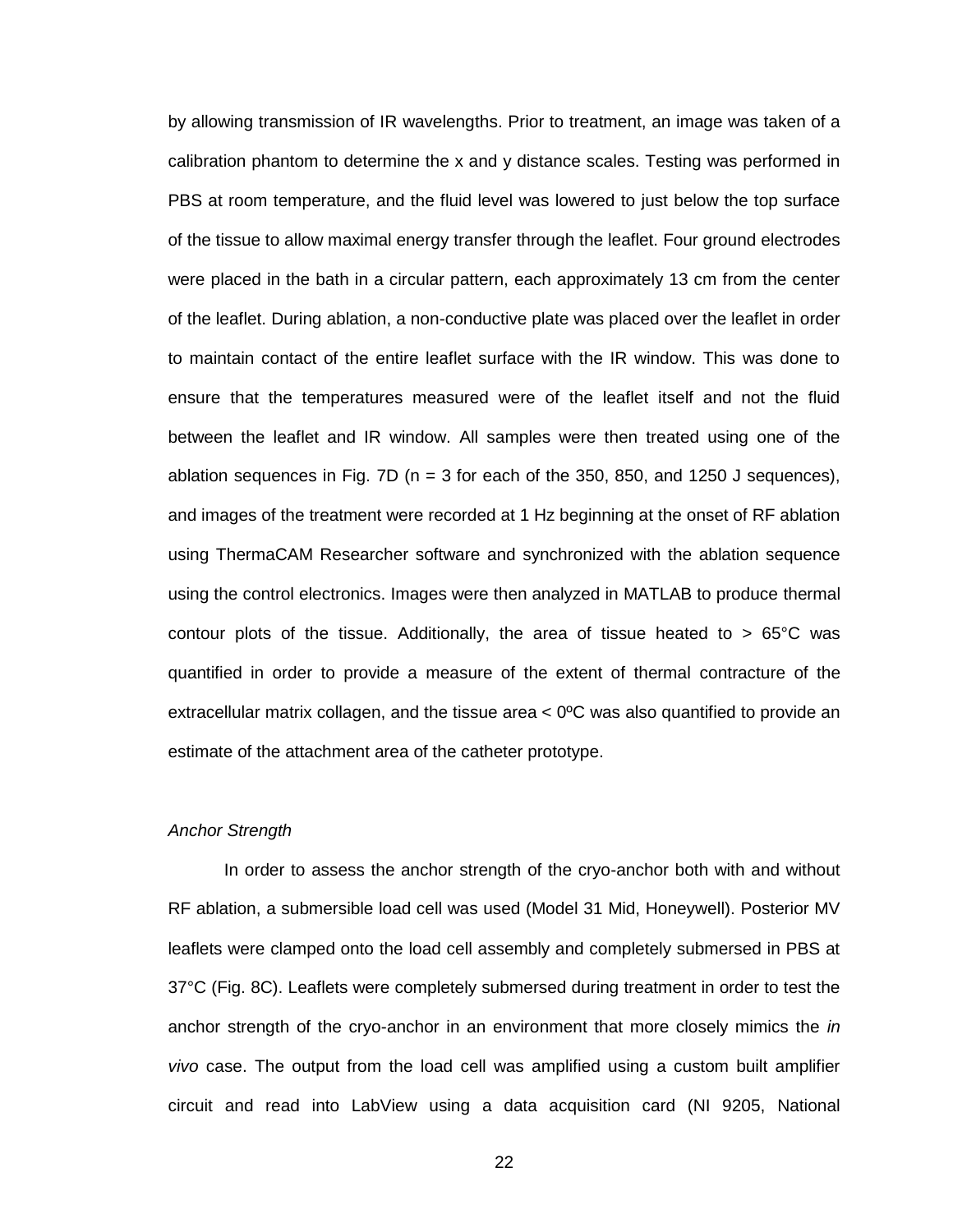Instruments). Anchor strength was tested at one of two protocols ( $n = 5$  for each protocol). For the "Cryo Only" protocol, liquid nitrogen was pumped under vacuum to the catheter tip continuously for 10 s, and the catheter was then immediately pulled from the leaflet surface until separation. To determine the loss of anchor strength resulting from application of RF energy, the "RF + Cryo" protocol consisted of 5 s of continuous liquid nitrogen delivery, followed by 10 s of RF ablation at 50 W with continuous liquid nitrogen delivery. The catheter was then pulled away from the leaflet surface until separation. In both cases, the maximum load during separation was recorded. Maximum load was converted to anchor strength by dividing the load by 0.12 cm<sup>2</sup>, the approximate area of the cryo-anchor in contact with the tissue.

### <span id="page-27-0"></span>*Statistics*

Data are presented as mean  $\pm$  SE. To analyze significance of changes due to combined RF ablation and cryo-anchoring for the biomechanical and anchor strength studies, data were analyzed using a one way ANOVA ( $\alpha$  = 0.05) for multiple pair wise comparison (Holm-Sidak method).

### **Results**

# <span id="page-27-2"></span><span id="page-27-1"></span>*Tissue Geometry and Compliance*

Prior to treatment, leaflets displayed a typical, anisotropic mechanical response to loading,<sup>18</sup> with the radial direction much more compliant than the circumferential direction (Figs. 9A and 9B). This is due to collagen fibers being preferentially aligned in the circumferential direction. Following 30 s of cryo-anchoring, MV leaflets experienced negligible changes in geometry and mechanical response (Fig 9A). However, after 1250 J of RF ablation with cryo-anchoring, leaflets underwent significant changes. In the circumferential direction, changes in systolic deformation were attributable primarily to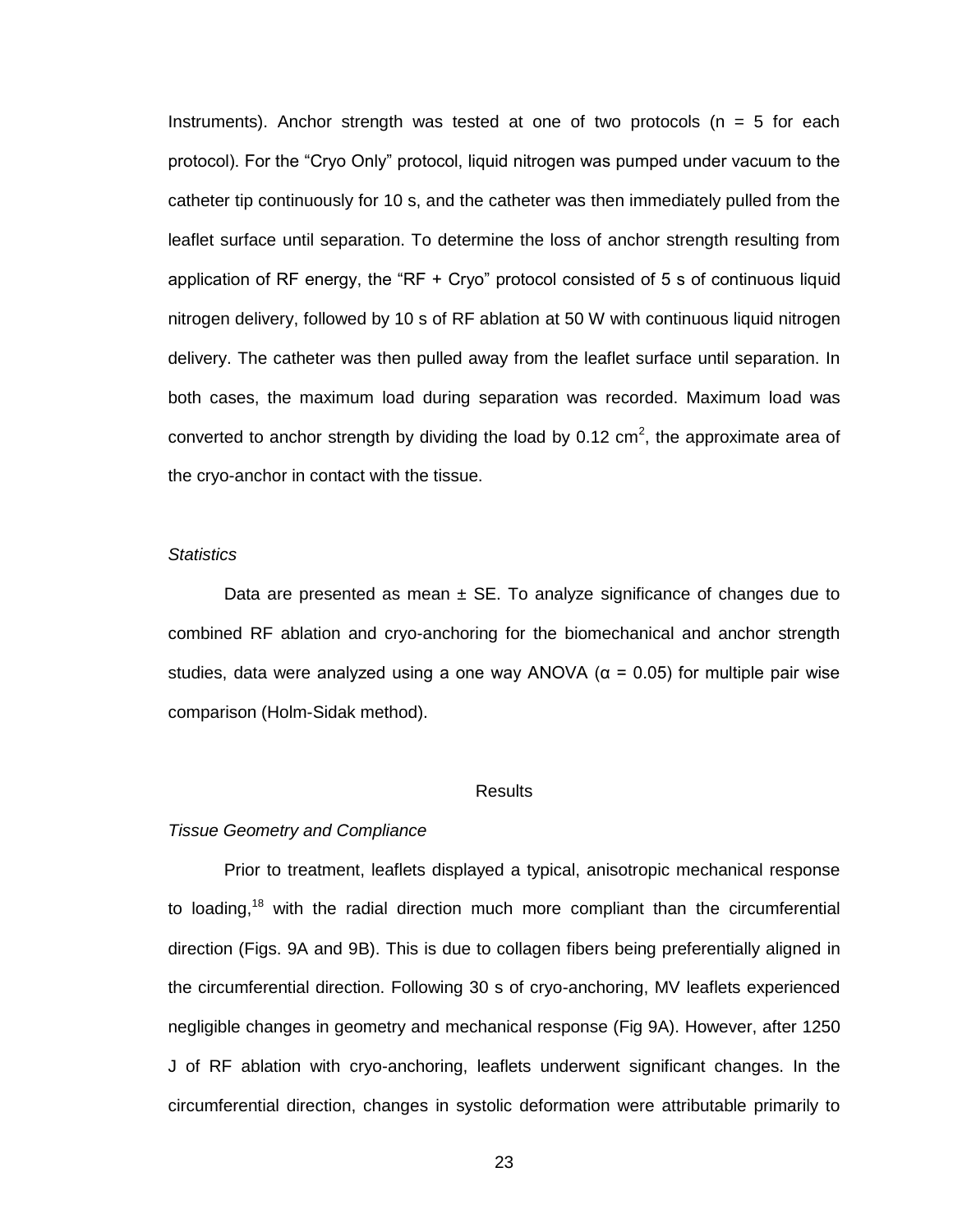shrinkage of the tissue, as indicated by a large shift in stretch ratio in the unloaded state (membrane tension =  $0$  N/m), while the radial direction underwent a decrease in systolic deformation with little geometric changes.



<span id="page-28-0"></span>**Figure 9. Biaxial Mechanical Response.** Biaxial, membrane tension vs. stretch ratio following 30 s of cryo-anchoring without RF ablation (A) and with 1250 J of RF ablation (B). (C) % Change in unloaded marker area for each treatment group (0 J represents cryo-anchoring without RF ablation). % Change in unloaded marker lengths (D), areal systolic deformation (E), and axial systolic deformation (F) for each treatment group. <sup>+</sup> Significant decrease vs. 0 J ( $p<0.001$ ) and  $\ddot{\,}$  significant decrease vs. 850 J ( $p<0.05$ ).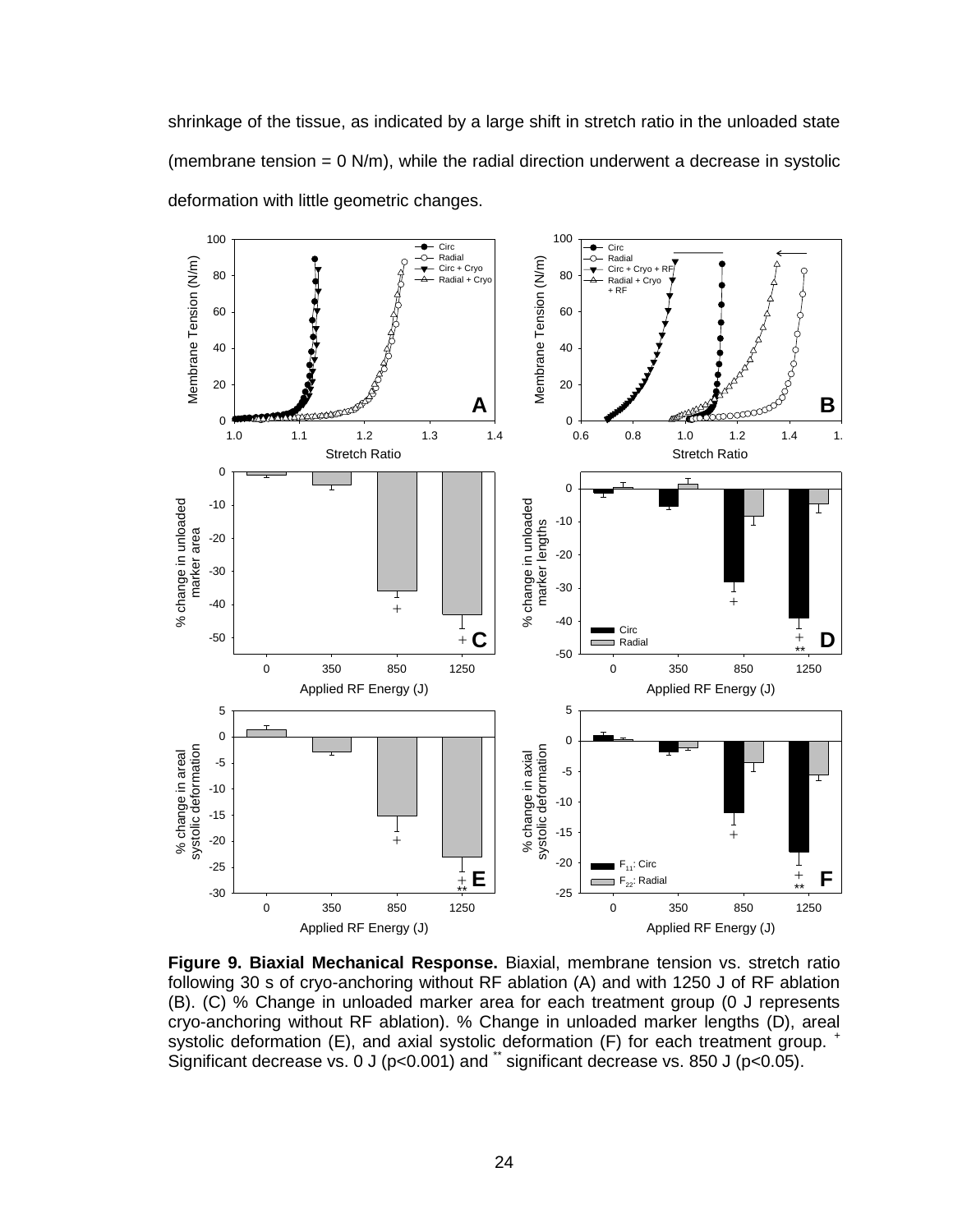There was a consistent trend of decreasing marker area with increasing RF energy (Fig. 9C), due primarily to decreases in length in the circumferential direction (Fig. 9D). Change in systolic deformation was analyzed at maximum load, 90 N/m (Figs. 9E and 9F), with all deformations referenced to the marker reference state recorded just after pre-conditioning. Similarly to geometric changes, the areal systolic deformation decreased with increasing RF energy (Fig. 9E), due primarily to shrinkage in the circumferential direction. Additionally, there was a consistent trend of decreasing axial systolic deformation in both the circumferential and radial directions with increasing RF energy (Fig. 9F), although the changes in the radial direction were not significant.

# <span id="page-29-0"></span>*Temperature Distribution*

Leaflet tissue > 65°C was quantified to identify the area of the leaflet exposed to temperatures that cause thermal damage to collagen. The area > 65°C was found to increase with increasing RF energy, from 0.51  $\pm$  0.13 cm<sup>2</sup> to 1.9  $\pm$  0.13 cm<sup>2</sup> at energies of 350 J and 1250 J, respectively (Fig. 10A). The tissue area below 0°C was used to determine the degree of cryo-anchoring present during ablation and was approximately 0.14  $\pm$  0.05 cm<sup>2</sup> at the end of the 1250 J ablations. For comparison, the area of the cryoanchor in contact with the leaflet during the procedure is approximately 0.12  $cm<sup>2</sup>$ . Thermal contours at the end of each treatment indicate distinct regions of cryo-anchoring and tissue ablation (Fig. 10B). The thermal contour plots at the end of the 350 J treatment shows minimal tissue >  $65^{\circ}$ C, while the majority of the leaflet tissue is >  $65^{\circ}$ C in the 1250 J treatment.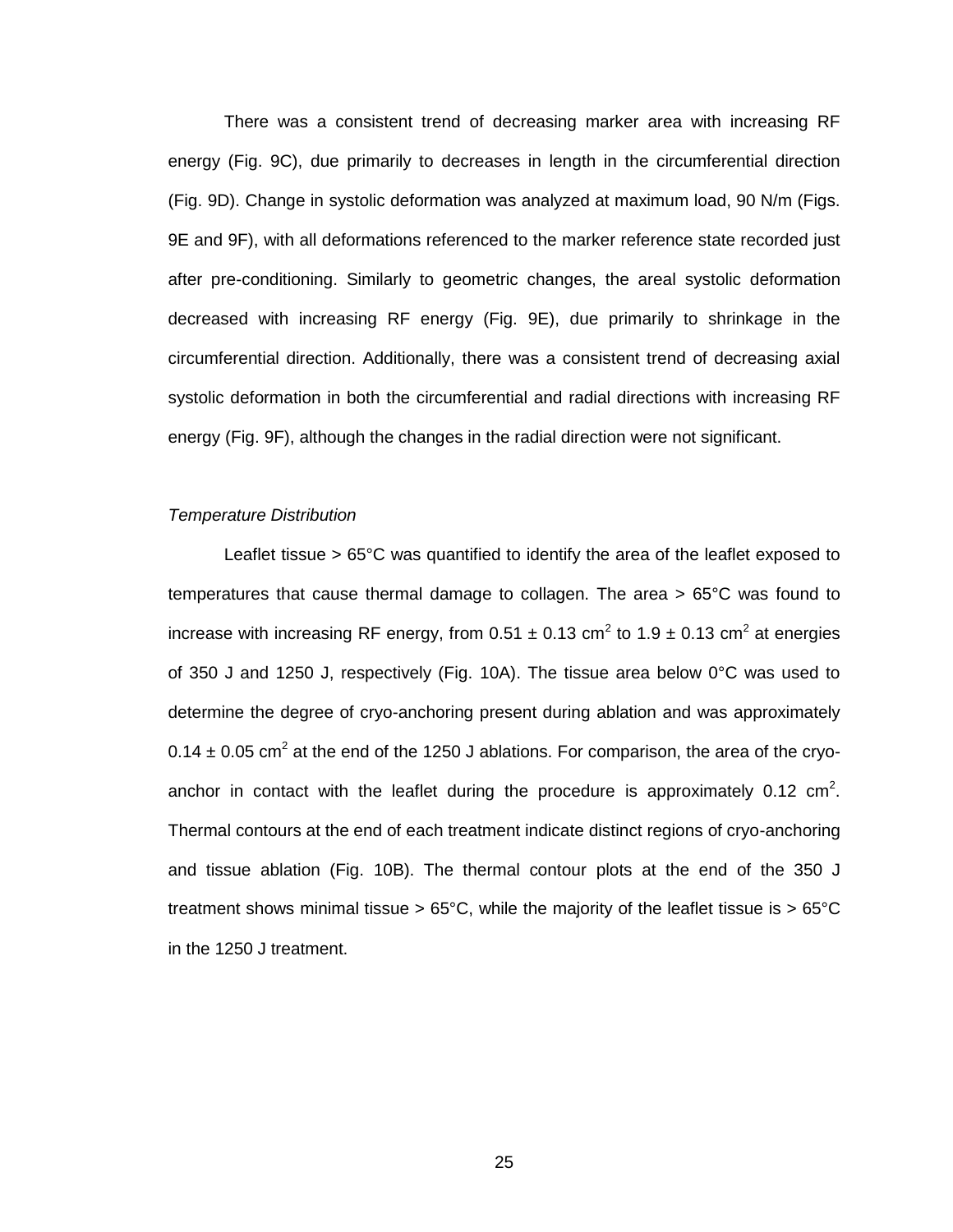

<span id="page-30-1"></span>**Figure 10. Infrared Thermal Imaging.** (A) Tissue areas heated to > 65°C by RF ablation (red bars) and cooled to  $<$  0°C by cryo-anchoring, as measured at the end of treatment. <sup>+</sup> Significant increase vs. 350 J (p<0.005) and \*\* significant increase vs. 850 J (p<0.05). (B) Infrared thermal contour images prior to (time = 0) and following RF ablations of 350 J, 850 J, and 1250 J RF, with simultaneous cryo-anchoring.

#### <span id="page-30-0"></span>*Anchor Strength*

Following cryo-anchoring for 10 s, anchor strength was found to be 1020  $\pm$  23 kPa (Fig. 11). As expected, application of RF ablation at 50 W for 10 s with cryoanchoring reduced the anchor strength significantly ( $p < 0.005$ ) to 668  $\pm$  79 kPa; however, the adherence is still robust.



<span id="page-30-2"></span>**Figure 11. Cryo-Anchor Strength.** Cryo-anchor strength following 10 s of attachment (blue bar) and 10 s of cryo-anchoring with 50 W of RF ablation (red bar).  $^+$  Significant decrease vs. cryo only (p<0.005).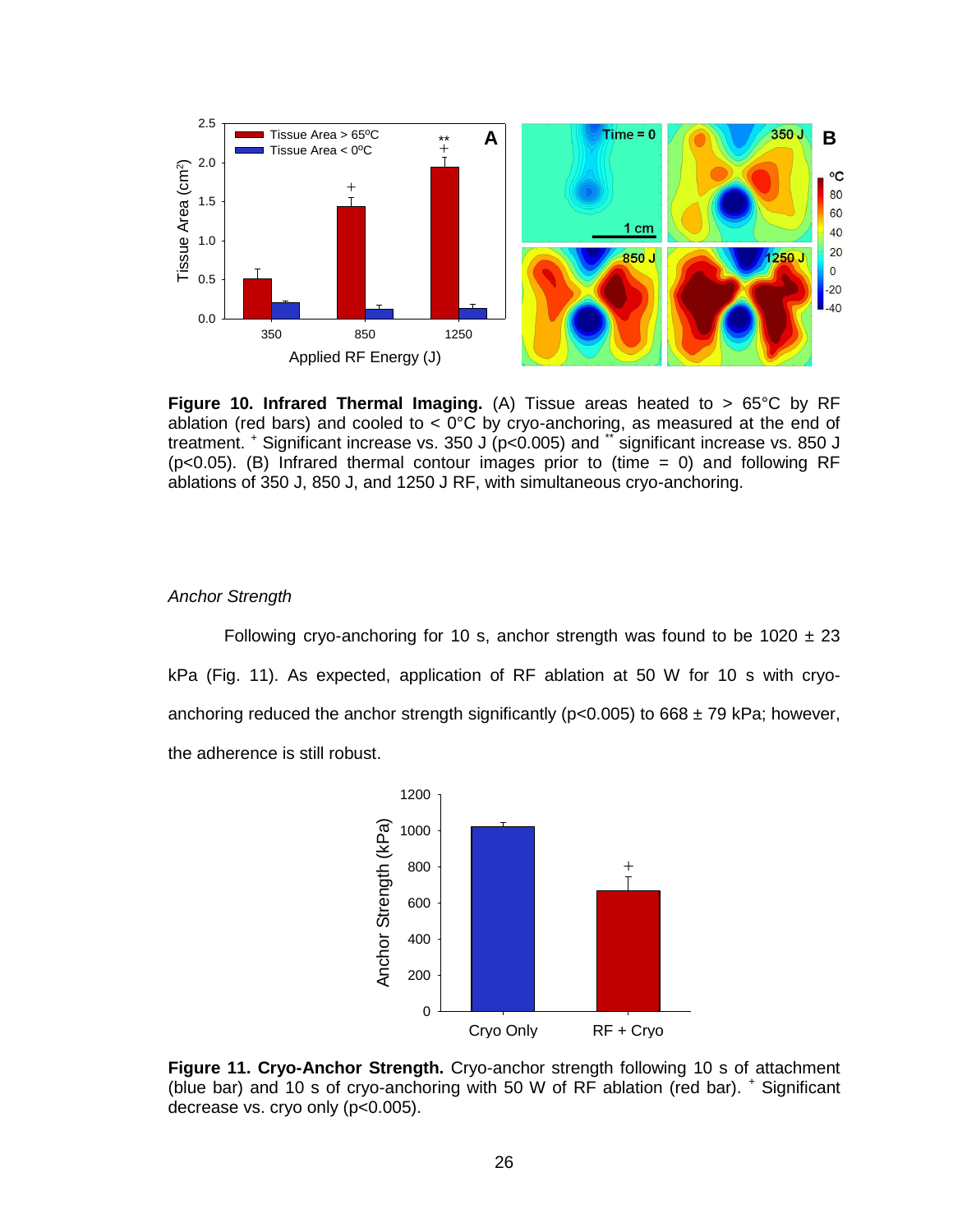### **Discussion**

<span id="page-31-0"></span>We have previously shown that RF ablation directionally alters MV leaflet geometry and compliance.<sup>36</sup> The therapeutic effect of our percutaneous treatment strategy is to restore competence to diseased or prolapsed MV leaflets by reducing leaflet size, and therefore, displacement of leaflets into the atrium during systole. However, any device that aims to percutaneously treat MVP must do so in a highly dynamic mechanical environment. Additionally, due to the high rate of blood flow across the MV and the resulting potential for heat convection, application of RF energy must be performed with the RF electrode in direct contact with the target tissue. Thus, we have introduced cryo-anchoring as a means to potentially maintain direct catheter contact with a moving MV leaflet and to enhance stability during the procedure. During cryoanchoring, tissue is cooled to  $< 0^{\circ}$ C, which interferes with the resistive heating that is the therapeutic mechanism behind RF ablation. However, due to the small size of MV leaflets, cryo-anchoring must be utilized in close proximity to the RF electrode. In this study, we demonstrate the effects of using two competing energy modalities and the feasibility of RF ablation performed with cryo-anchoring.

# <span id="page-31-1"></span>*More RF Energy Required with Cryo-Anchoring*

Biaxial mechanical data following treatment with the catheter prototype demonstrates that RF ablation remains a valid therapy, even with sub-freezing temperatures on the cryo-anchor in close proximity on the MV leaflet (Fig. 9). To determine the extent to which cryo-anchoring reduces the biomechanical effects of RF ablation, we re-analyzed previous biaxial data from treatment with a commercially available RF catheter (7F, Blazer II, Boston Scientific) without cryo-anchoring,<sup>36</sup> plotting the % change in areal systolic deformation alongside our data presented here (Fig. 12). While RF ablation with cryo-anchoring altered unloaded MV leaflet geometry and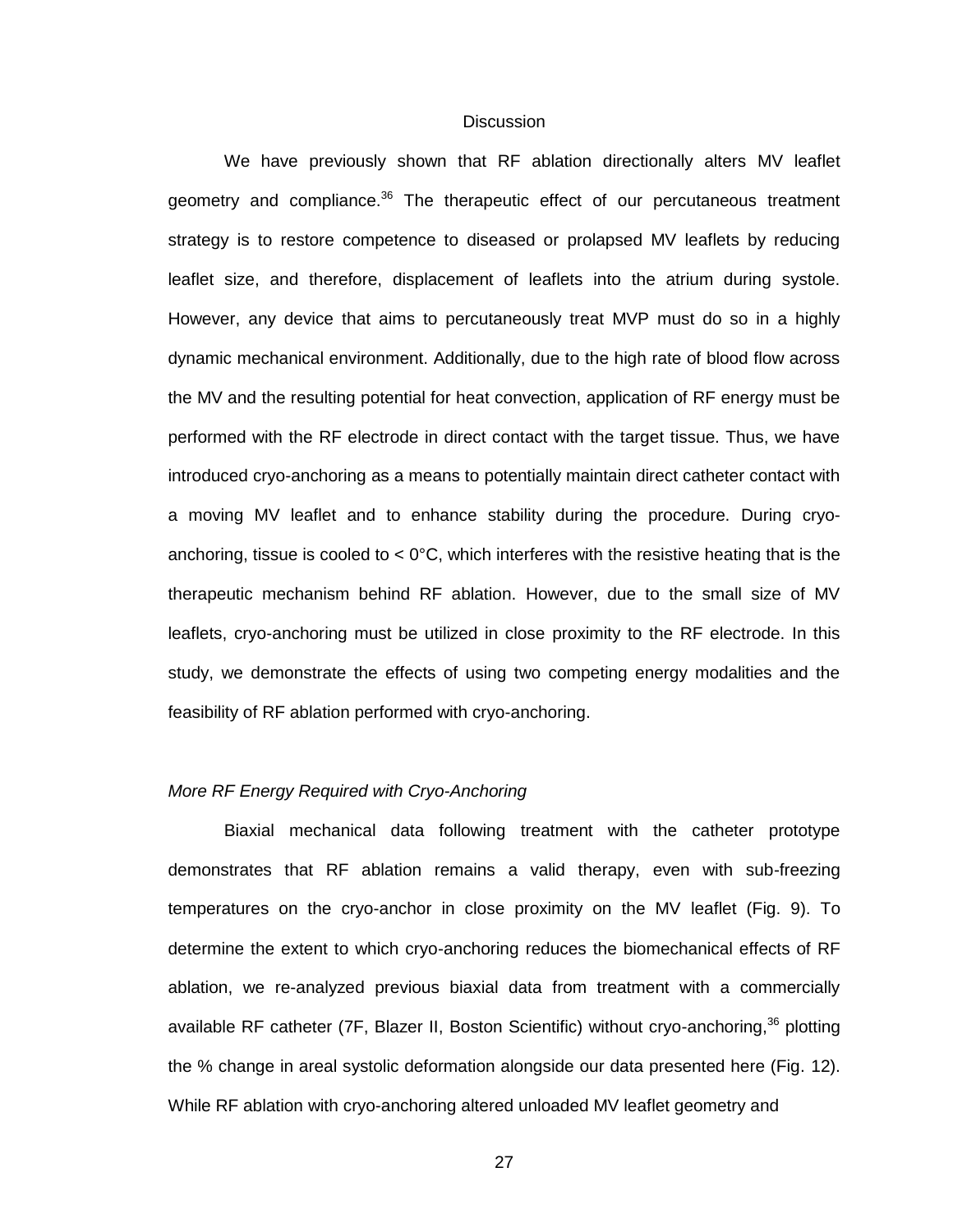

<span id="page-32-0"></span>**Figure 12. Biomechanical Changes With and Without Cryo-Anchoring.** % change in areal systolic deformation with  $RF$  ablation alone (black bars)  $36$  and  $RF + cryo$ anchoring (gray bars), demonstrating that more RF energy is needed when cryoanchoring is utilized to produce the same therapeutic effect as RF ablation alone.

deformation at systolic loading, it took significantly more energy versus RF ablation alone to produce the same effect. Previous treatments using the commercially available RF catheter reduced areal systolic deformation by approximately 25% when 350 J of energy was applied at a power of 25 W. $^{36}$  In treatments utilizing cryo-anchoring, areal systolic deformation decreased by only 2.8  $\pm$  0.6% under the same RF conditions. However, when 1250 J of energy was applied at a power of 50 W, our catheter prototype was able to produce changes similar to the commercially available catheter at 350 J. These results indicate that even though RF power must be increased significantly when cryo-anchoring is used, the catheter prototype can still achieve the same therapeutic effect.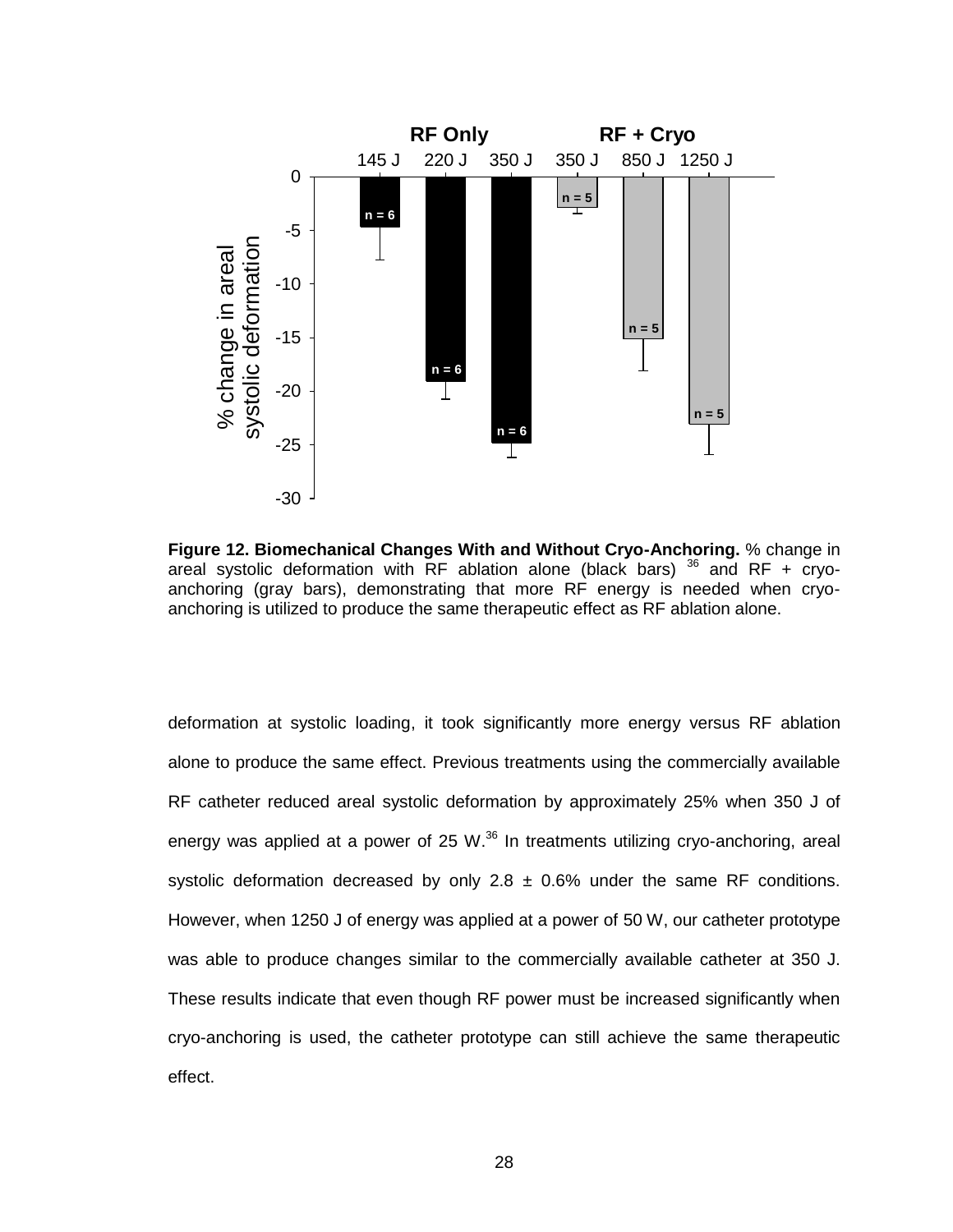#### <span id="page-33-0"></span>*Thermally-Related Collagen Contracture*

RF ablation introduces both geometric and biomechanical changes in MV leaflets; specifically, changes in areal systolic deformation are primarily due to length changes in the circumferential direction (Fig. 9D). This shortening of the collagen fibers in the circumferential direction is due to thermal rupture of heat-sensitive bonds and uncoiling of the collagen triple helix. This uncoiling of collagen fibers and transition from a crystalline state to a random coil is responsible for collagen shortening, and transmission electron microscopy of collagenous tissues treated with RF ablation show collagen fibrils that increase in average diameter with increasing RF power.<sup>30</sup> Additionally, aligned collagen fibers fuse together in the orthogonal directions after treatment with RF ablation, $29-30$  leading to modest changes seen in the radial direction here (Fig. 9D). Therefore, the use of a cryo-anchor for stability during the RF ablation procedure reduces the therapeutic effect of RF energy, but this effect can be mitigated by increasing RF power.

### <span id="page-33-1"></span>*Heat Distribution of RF Ablation with Cryo-Anchoring*

In addition to determining biomechanical changes induced by RF ablation, we have analyzed the temperature distribution resulting from combined RF ablation with cryo-anchoring. Estimates for the onset of unwinding of the collagen triple helix vary and have been determined to be approximately 60°C in the bovine joint capsule<sup>34</sup> and 67.1°C in the bovine mitral valve.<sup>2</sup> Thus, we used 65°C as a threshold for permanent collagen denaturation and determined the area of tissue heated above this temperature. IR imaging reveals that while there is a distinct region of cryo-anchoring present through the full thickness of the leaflet, which stays relatively consistent across all RF energies, heating due to RF ablation dominates the leaflet temperature distribution. As a result, full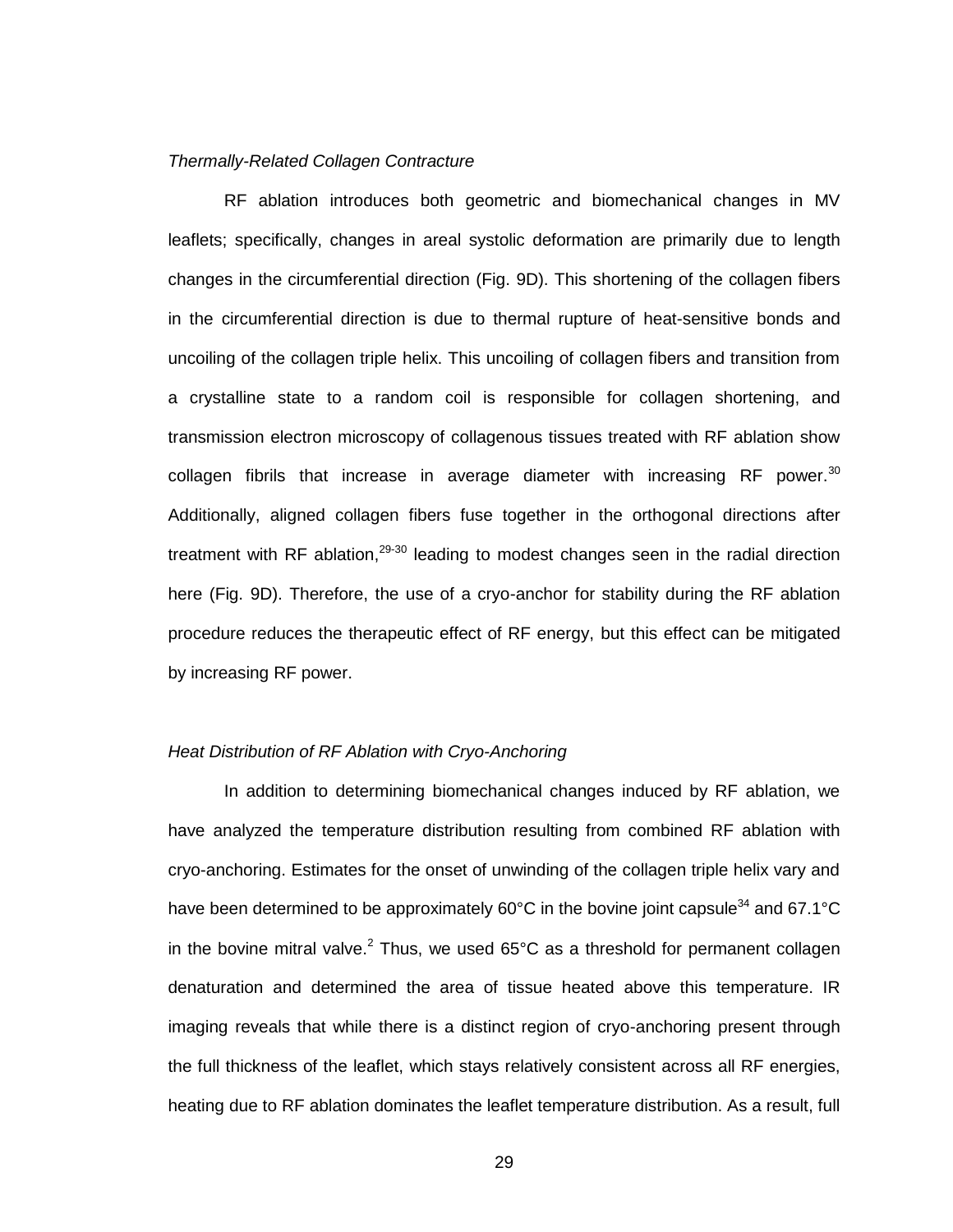thickness temperatures  $\langle 0^{\circ}C \rangle$  are confined to an area slightly larger than the cryoanchor attachment area. Because thermal damage to the collagen matrix forms the basis of mechanical damage, we hypothesized that the tissue area heated above 65°C would correlate with changes in areal systolic deformation (Fig. 13). Indeed, this correlation is evident when % change in areal systolic deformation is plotted against tissue area above 65°C, demonstrating that biomechanical changes may be directly related to the amount of thermal tissue damage.



<span id="page-34-1"></span>**Figure 13. Biomechanical Changes and Area of Tissue Heating.** % change in areal systolic deformation vs. tissue area  $> 65^{\circ}$ C, as determined by processing of IR thermal images at the end of ablation. Model fit<sup>-</sup>

#### <span id="page-34-0"></span>*Cryo-Anchor Attachment to MV Leaflets*

Testing of the anchor strength of the cryo-anchor revealed that this attachment is sufficient to maintain contact, even with RF ablation, with stationary MV leaflets. While there are currently no direct estimates for the anchor strength required to maintain attachment to the MV during the cardiac cycle, one estimate can be made based on the atrial pressure during MV opening. Because the proposed catheter treatment involves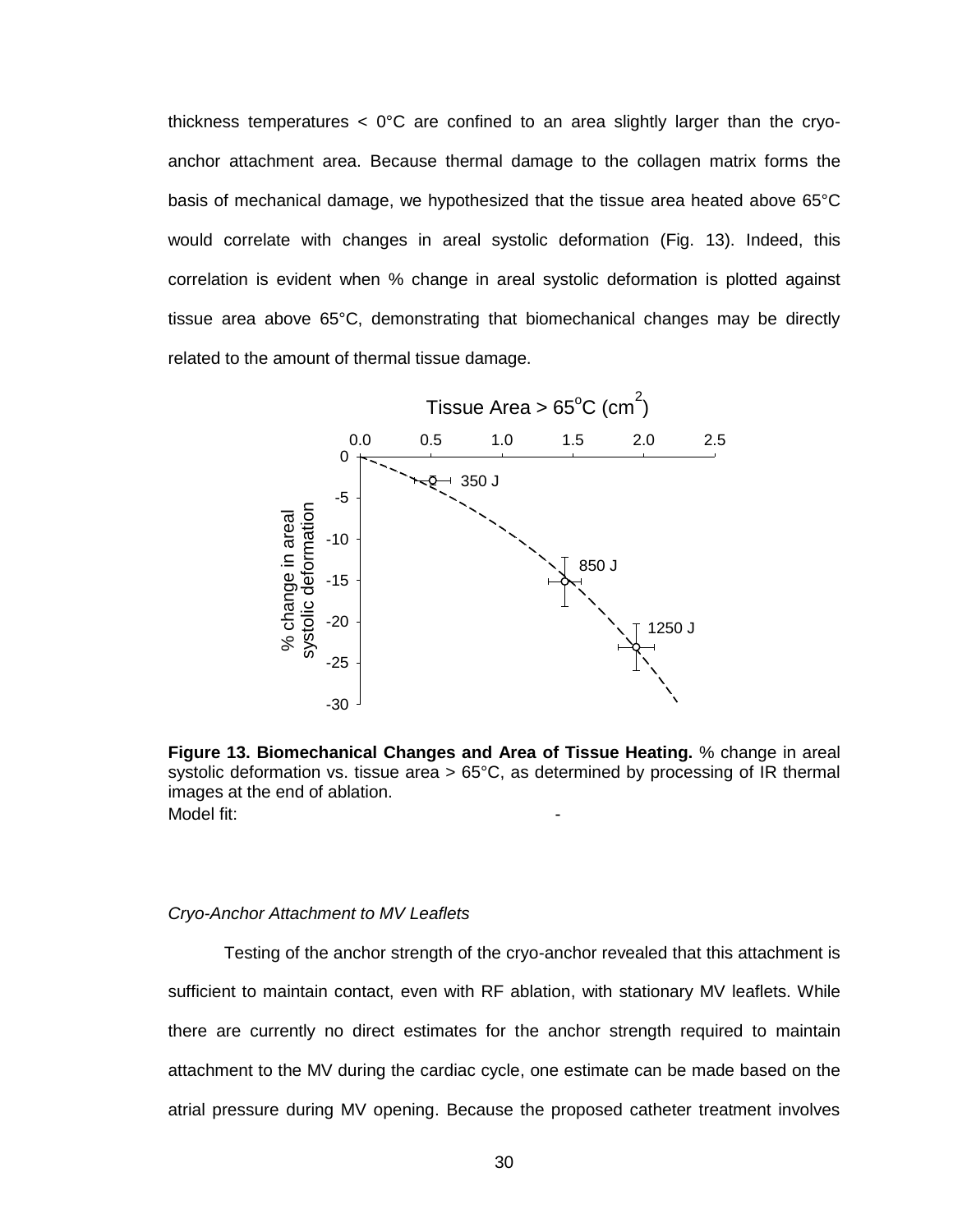access to the MV via the left atrium, and the peak atrial pressure is a representation of the force required to open the MV, this is an estimate for the minimum attachment force required to maintain adherence. Peak atrial pressure in normally functioning hearts is typically below 20 mmHg,<sup>14</sup> or about 2.7 kPa. Thus, even if a much higher estimate for the atrial pressure is chosen, this value is considerably lower than the approximately 668 kPa of anchor strength recorded at 10 s of the 50 W RF ablation. Additionally, we speculate that cryo-anchoring and ablation of MV leaflets will occur with the MV kept partially open, with one leaflet kept anchored and the other moving freely. This may further reduce the force required to maintain cryo-anchoring.

# <span id="page-35-0"></span>*Study Limitations*

The data presented here indicate that RF ablation performed with cryo-anchoring alters MV leaflet geometry and deformation *in vitro*; however, there are several limitations to this study. First, all treatments were performed on stationary leaflets *in vitro*. While this ensures robust delivery of RF energy, it is not realistic, particularly with regards to the anchor strength studies. Further work must be performed to verify the feasibility of cryo-anchoring on moving MV leaflets, both *in vitro* and *in vivo*. Additionally, ablations in the biomechanical and thermal imaging studies were performed on leaflets with the saline bath lowered, such that the maximum amount of RF energy would penetrate the leaflets. This provides a much more accurate measurement of the total energy delivered to the leaflet, but the *in vivo* environment is much more dynamic. Due to convective blood flow, *in vivo* treatments will require additional or prolonged RF energy delivery in order to produce the same biomechanical alterations, as demonstrated in a feasibility study utilizing a canine model.<sup>43</sup> Finally, these studies were performed on healthy porcine MV leaflets. It is unknown how leaflets with MVP might respond to RF ablation, due to their disorganized collagen architecture.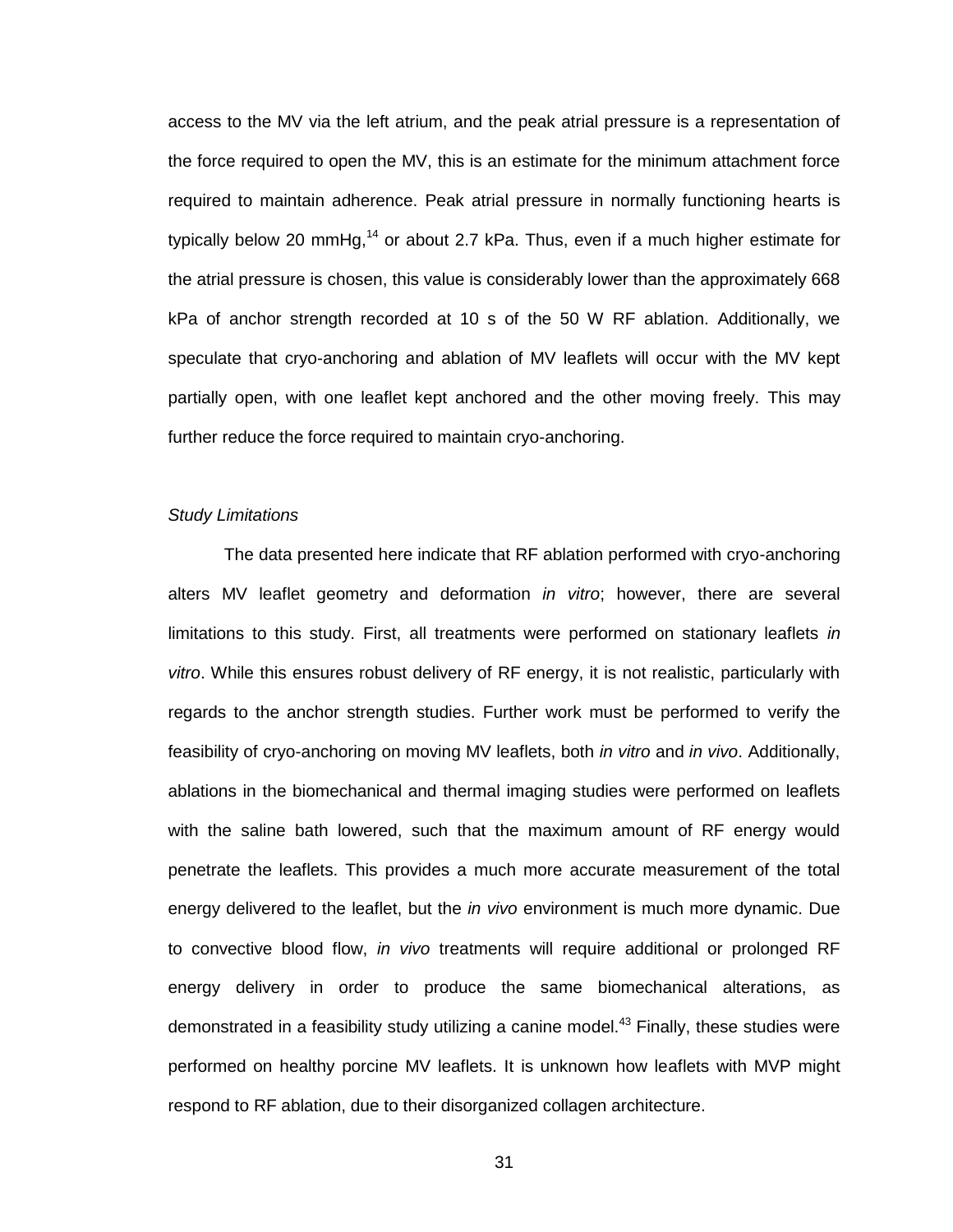# <span id="page-36-0"></span>*Design Considerations for In Vivo Translation*

In light of the results from this study, and what is previously known regarding RF ablation, we have identified several design considerations for in vivo translation of our combined RF ablation and cryo-anchoring catheter. First, we demonstrated in vitro that RF energy must be increased when used in conjunction with cryo-anchoring in order to achieve a similar therapeutic effect of RF alone. Because our biaxial mechanical analysis was performed on leaflets treated while only partially submerged, heat dissipation will likely increase when treatment is performed in vivo, due to the surrounding hemodynamic environment. Thus, RF energy delivery will likely need to be increased in a similar manner and this will likely be accomplished by increasing either RF power or application time. Similarly, through placement in a dynamic hemodynamic environment and increases in application of RF energy, cryo-anchor strength may be reduced at the current liquid nitrogen delivery protocol, and liquid nitrogen delivery may need to be increased by increasing vacuum pressure and delivery time to compensate. Also, in order to decrease the amount of RF energy lost to the blood stream, RF electrode placement can be re-designed to allow for more direct delivery to the leaflets. One possible improvement is to replace the current, singular RF electrode, which encircles the entire 360º outer circumference of the catheter shaft, with three separate RF electrodes that are approximately 120° of the circumference and are insulated from each other. By having three separate electrodes, RF energy can be delivered to the electrode in direct contact with the leaflet, ensuring that the majority of RF energy enters the leaflet, as opposed to the bloodstream. These, and other potential modifications, will likely be necessary to translate this strategy into an integrated catheter that will be successful in vivo.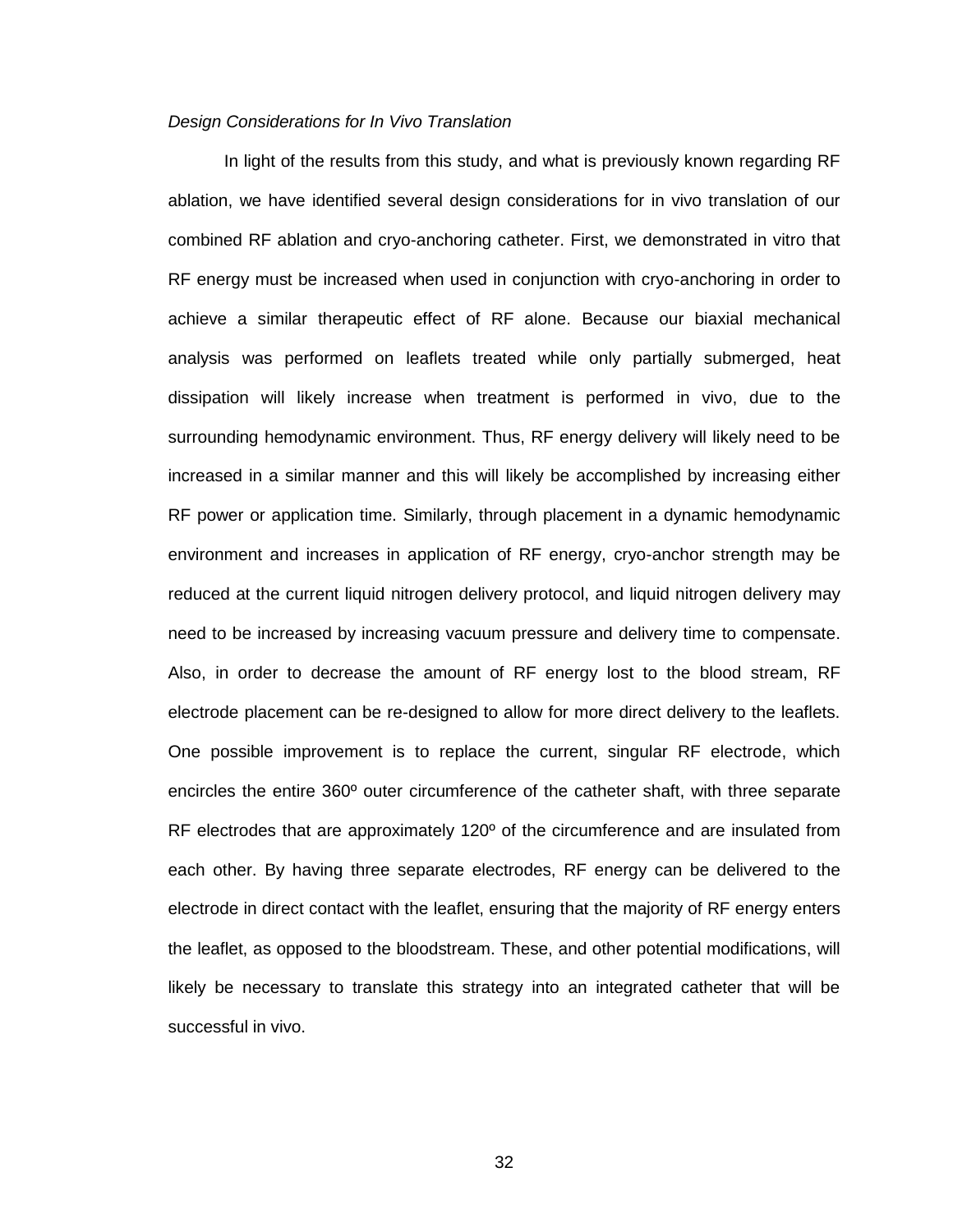# <span id="page-37-0"></span>*Conclusions*

In this study, we demonstrate that RF ablation with a cryo-anchor may provide an alternative percutaneous treatment strategy for MVP. While it was previously shown that RF ablation alone reduces MV leaflet size, we have demonstrated the feasibility of cryoanchoring as a stability technique for secure attachment of a catheter to a MV leaflet. Additionally, cryo-anchoring may have possible uses in other applications involving RF ablation or in more general percutaneous catheters as a mechanism to enhance stability and improve catheter contact in complex anatomies or hard-to-reach sites. Cryoanchoring may be a particularly effective strategy in improving catheter stability during treatment of cardiac arrhythmias, given the dynamic environment of the heart. While we found here that cryo-anchoring reduces the effect of RF ablation, these effects can be mitigated by increasing RF power and duration. These *in vitro* results indicate that RF ablation with simultaneous cryo-anchoring reduces MV leaflet size and may be a viable clinical strategy for percutaneous treatment of myxomatous MVP.

### Acknowledgments

<span id="page-37-1"></span>This work was funded by the Wallace H. Coulter Foundation. The authors thank Drs. E. Duco Jansen and Mark Mackanos for use of and assistance with the IR camera.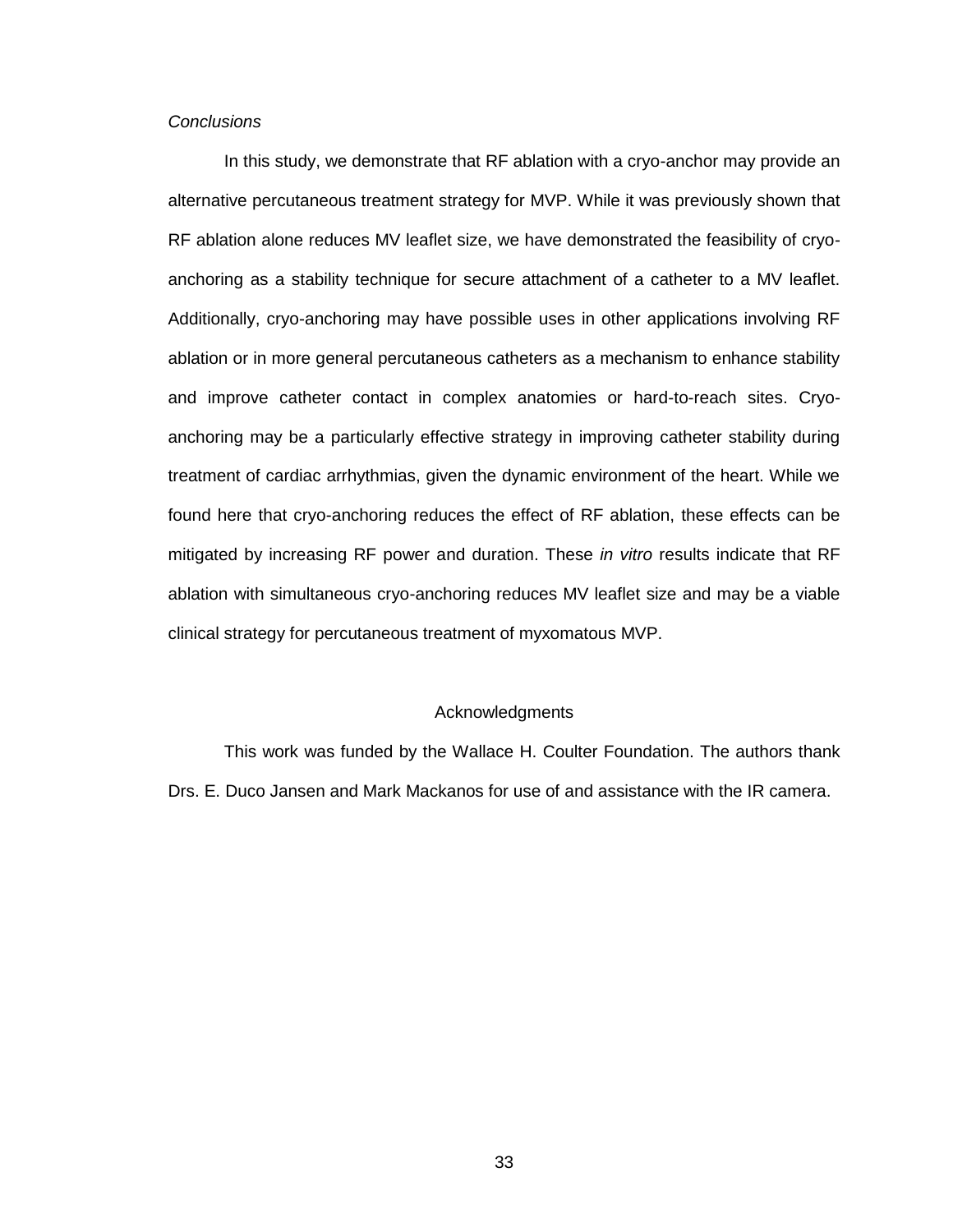#### CHAPTER III

#### CONCLUSIONS AND FUTURE WORK

#### **Conclusions**

<span id="page-38-1"></span><span id="page-38-0"></span>The result from this work is a demonstration of the feasibility of RF ablation with cryo-anchoring to reduce MV leaflet size. Additionally, this geometric shrinkage is maintained throughout the loading cycle, indicating a reduction in leaflet size at maximum systolic load when leaflets should be fully closed and without mitral regurgitation. Infrared thermal imaging revealed the feasibility of using radiofrequency ablation with cryo-anchoring in close proximity, on the same leaflet, and anchor strength demonstrated that cryo-anchor strength remains robust during application of RF energy.

### Future Work

<span id="page-38-2"></span>Feasibility of the combined radiofrequency ablation and cryo-anchoring approach has been demonstrated *in vitro* on stationary, excised MV leaflets. While this represents a substantial step forward, this approach has yet to be tested on a moving, functioning mitral valve and is an important milestone before *in vivo* animal testing can begin. The first step towards testing on whole, functioning mitral valves is to use the results of these experiments to develop a new catheter prototype that can be used for further *in vitro* testing, as well as *in vivo* testing in the future. The current prototype is large and bulky, with many components – including the RF electrode and thermocouple wires – housed external to the catheter. Including these components inside the lumen of the catheter will enhance the range of tests which can be performed. Additionally, liquid nitrogen is currently pumped out of a cryo canister under a laboratory house vacuum, which limits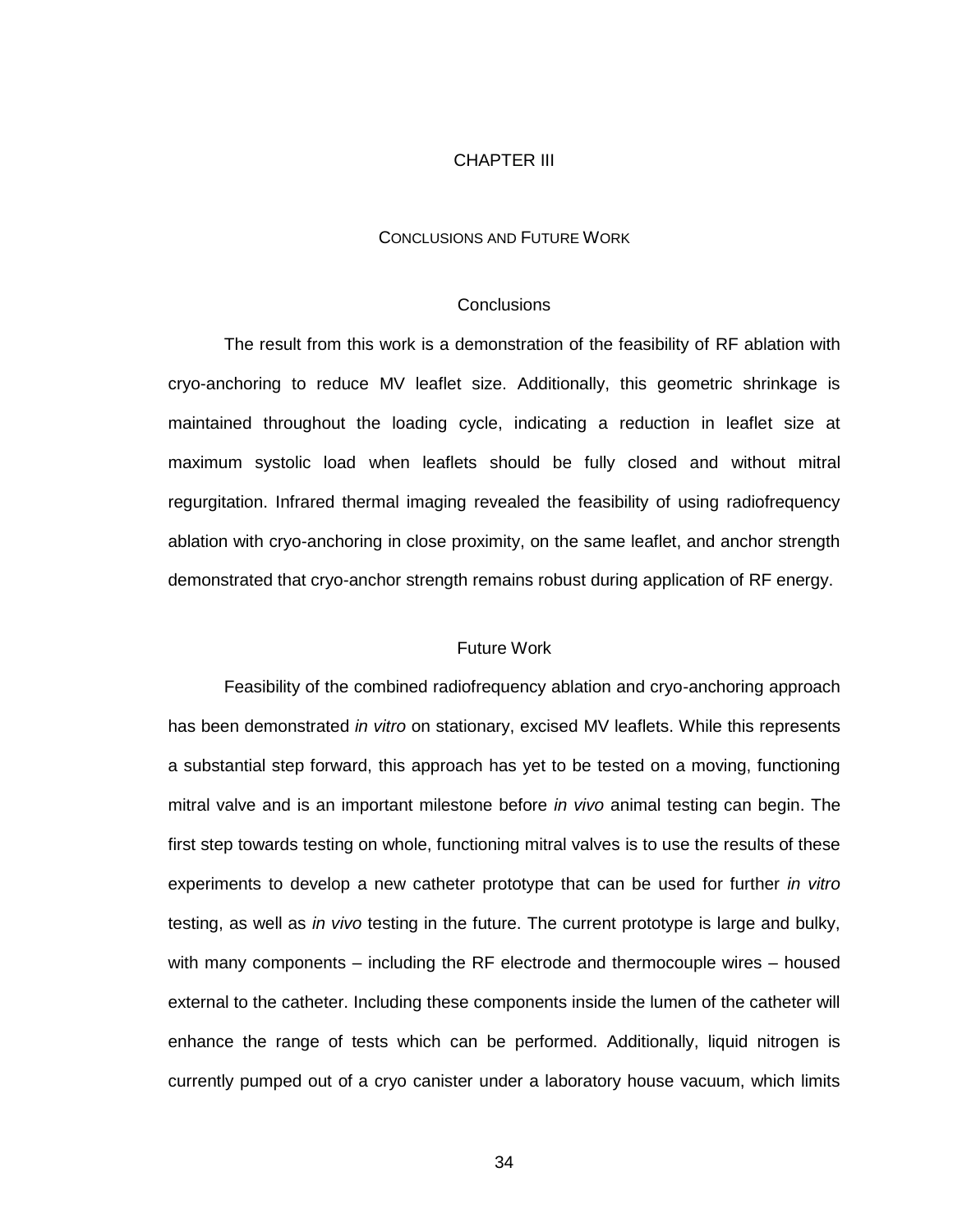the length of the catheter and limits its mobility. Improving the pumping system used to deliver liquid nitrogen to the catheter tip will improve its range and enhance control over the amount of liquid nitrogen delivery.

Once these improvements have been made to the catheter prototype, further *in vitro* experiments can be performed on whole, intact mitral valves. A left heart flow simulator is currently being developed to replicate blood flow through the left side of the heart (Fig. 14).



<span id="page-39-0"></span>**Figure 14. Left Heart Flow Simulator Design.** A) Schematic representation of the left heart flow simulator currently in development showing the flow probe and pressure transducer to measure performance of an excised, porcine mitral valve following treatment with catheter prototypes. B) Solid model of the ventricle and atrium, showing attachment of excised mitral valves and catheter entry.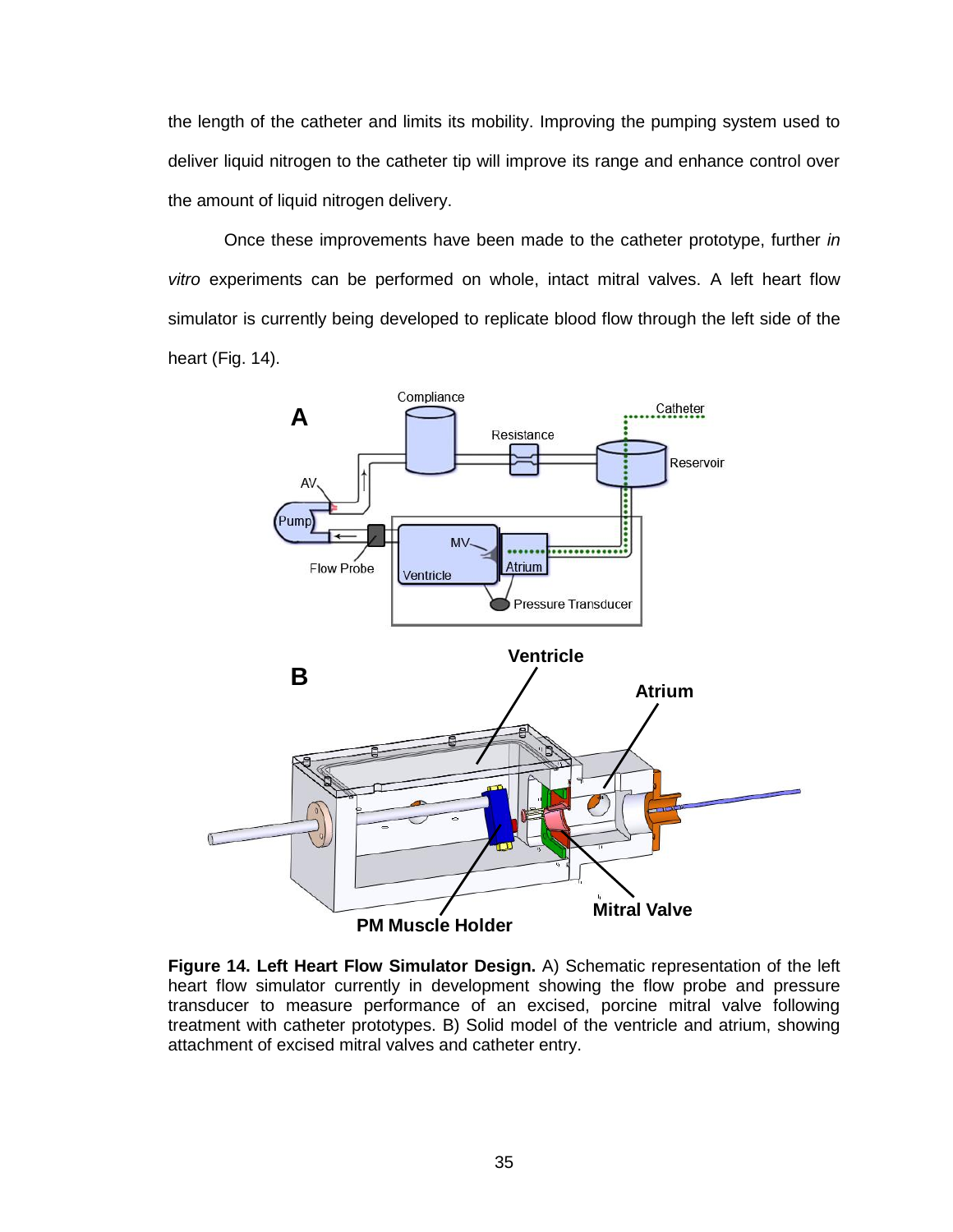The left heart flow simulator has the capability to integrate excised porcine mitral valves within the device by suturing the mitral annulus to a flexible membrane at the ventricleatrium interface and attaching the papillary muscles to adjustable holders within the ventricle (Fig. 15).



**Figure 15. Left Heart Flow Simulator Testing.** A) Testing of the left heart flow simulator, indicating placement of the ventricle, atrium, and pump. B) Papillary muscle holders and a mechanical valve indicating the attachment site for excised porcine mitral valves.

<span id="page-40-0"></span>The ability to place an intact, excised MV inside a left heart simulator will allow direct measurement of changes to pressure and flow across the MV as a result of treatment with combined RF ablation and cryo-anchoring prototypes. The use of the left heart flow simulator will allow testing of catheter prototypes and refinement of control over RF energy and cryo-anchor delivery in a well-controlled environment that mimics the hemodynamics of the heart. Testing with the left heart flow simulator will provide feedback on the efficacy of catheter prototypes that will be used to improve catheter design and determine the ideal treatment protocols prior to *in vivo* animal testing. The ultimate goal of this bench-top strategy is to further validate the feasibility of combined RF ablation and cryo-anchoring as a technique to percutaneously treat MVP and to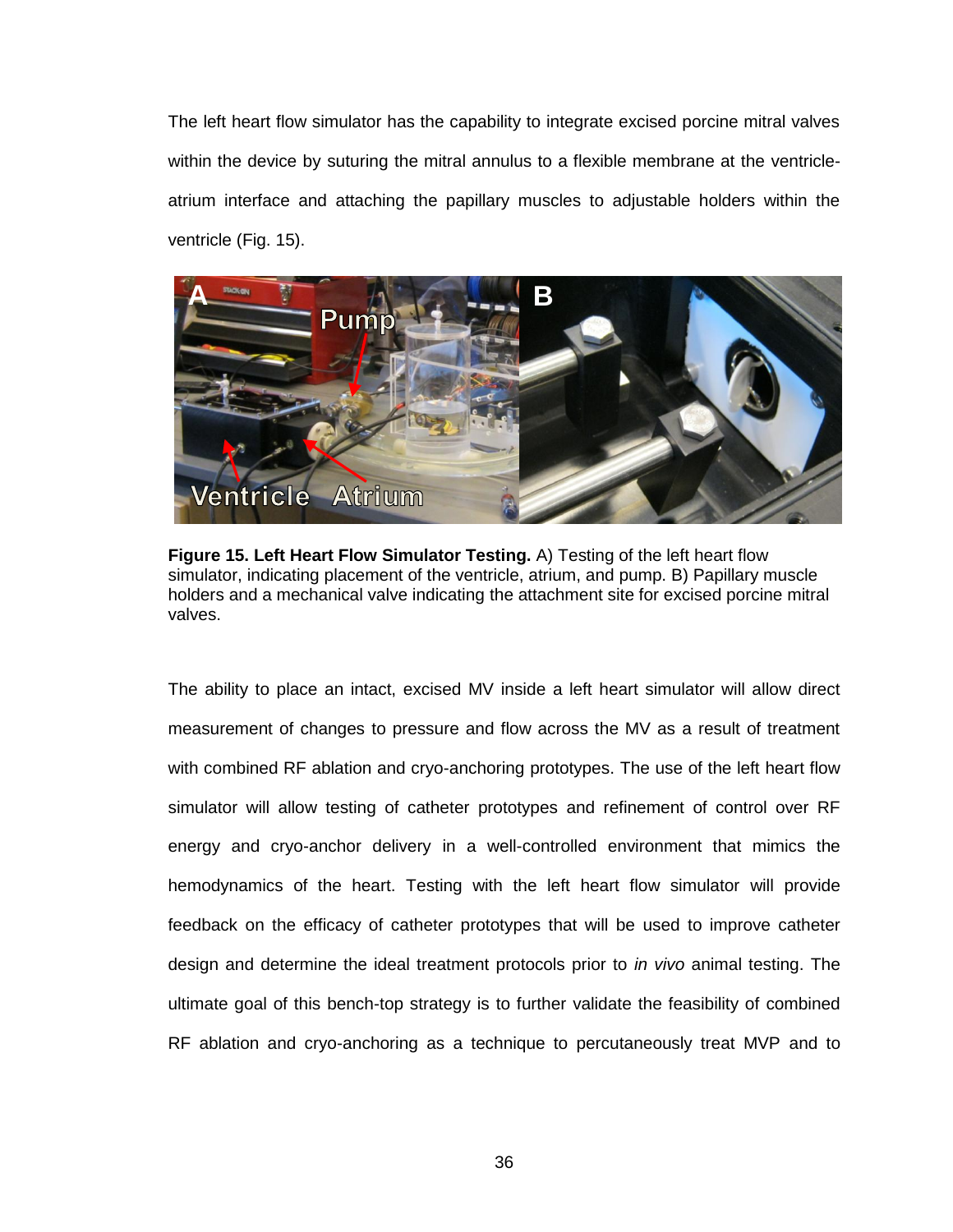determine the therapeutic window of treatment with RF energy prior to testing in an animal model.

# REFERENCES

- <span id="page-41-0"></span>1. Mitral Valve Prolapse: http://www.nlm.nih.gov/medlineplus. MedLine Plus.
- 2. Aldous, I. G., S. P. Veres, A. Jahangir, and J. M. Lee. Differences in collagen cross-linking between the four valves of the bovine heart: a possible role in adaptation to mechanical fatigue. Am J Physiol-Heart C. 296(6):H1898-H1906, 2009.
- 3. Alfieri, O., M. De Bonis, E. Lapenna, T. Regesta, F. Maisano, L. Torracca, and G. La Canna. "Edge-to-edge" repair for anterior mitral leaflet prolapse. Semin Thorac Cardiovasc Surg. 16(2):182-187, 2004.
- 4. Alfieri, O., F. Maisano, and A. Colombo. Future of transcatheter repair of the mitral valve. Am J Cardiol. 96(12A):71L-75L, 2005.
- 5. Barber, J. E., F. K. Kasper, N. B. Ratliff, D. M. Cosgrove, B. P. Griffin, and I. Vesely. Mechanical properties of myxomatous mitral valves. J Thorac Cardiovasc Surg. 122(5):955-962, 2001.
- 6. Chiam, P. T., and C. E. Ruiz. Percutaneous transcatheter mitral valve repair: a classification of the technology. JACC Cardiovasc Interv. 4(1):1-13, 2011.
- 7. Cole, W. G., D. Chan, A. J. Hickey, and D. E. Wilcken. Collagen composition of normal and myxomatous human mitral heart valves. Biochem J. 219(2):451-460, 1984.
- 8. Devereux, R. B., E. C. Jones, M. J. Roman, B. V. Howard, R. R. Fabsitz, J. E. Liu, V. Palmieri, T. K. Welty, and E. T. Lee. Prevalence and correlates of mitral valve prolapse in a population-based sample of American Indians: the Strong Heart Study. Am J Med. 111(9):679-685, 2001.
- 9. Fedak, P. W., P. M. McCarthy, and R. O. Bonow. Evolving concepts and technologies in mitral valve repair. Circulation. 117(7):963-974, 2008.
- 10. Feldman, T., E. Foster, D. D. Glower, S. Kar, M. J. Rinaldi, P. S. Fail, R. W. Smalling, R. Siegel, G. A. Rose, E. Engeron, C. Loghin, A. Trento, E. R. Skipper, T. Fudge, G. V. Letsou, J. M. Massaro, and L. Mauri. Percutaneous repair or surgery for mitral regurgitation. N Engl J Med. 364(15):1395-1406, 2011.
- 11. Feldman, T., H. S. Wasserman, H. C. Herrmann, W. Gray, P. C. Block, P. Whitlow, F. St Goar, L. Rodriguez, F. Silvestry, A. Schwartz, T. A. Sanborn, J. A. Condado, and E. Foster. Percutaneous mitral valve repair using the edge-to-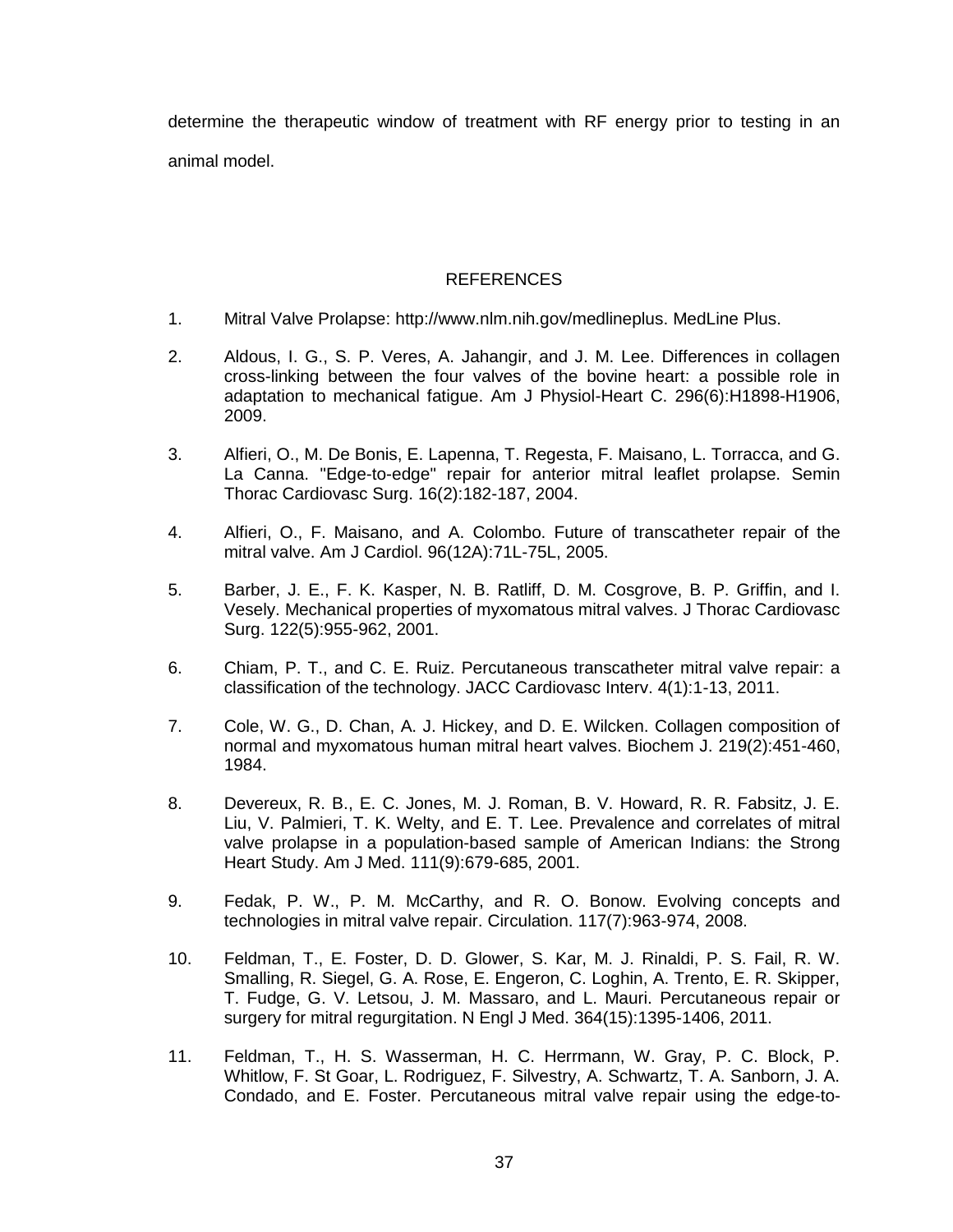edge technique: six-month results of the EVEREST Phase I Clinical Trial. J Am Coll Cardiol. 46(11):2134-2140, 2005.

- 12. Freed, L. A., E. J. Benjamin, D. Levy, M. G. Larson, J. C. Evans, D. L. Fuller, B. Lehman, and R. A. Levine. Mitral valve prolapse in the general population: the benign nature of echocardiographic features in the Framingham Heart Study. J Am Coll Cardiol. 40(7):1298-1304, 2002.
- 13. Freed, L. A., D. Levy, R. A. Levine, M. G. Larson, J. C. Evans, D. L. Fuller, B. Lehman, and E. J. Benjamin. Prevalence and clinical outcome of mitral-valve prolapse. N Engl J Med. 341(1):1-7, 1999.
- 14. Fuster, V., and J. W. Hurst. Hurst's the Heart. New York: McGraw-Hill, 2004.
- 15. Galloway, A. C., E. A. Grossi, C. S. Bizekis, G. Ribakove, P. Ursomanno, J. Delianides, F. G. Baumann, F. C. Spencer, and S. B. Colvin. Evolving techniques for mitral valve reconstruction. Ann Surg. 236(3):288-293; discussion 293-284, 2002.
- 16. Goel, R., T. Witzel, D. Dickens, P. A. Takeda, and R. R. Heuser. The QuantumCor device for treating mitral regurgitation: an animal study. Catheter Cardiovasc Interv. 74(1):43-48, 2009.
- 17. Grashow, J. S., M. S. Sacks, J. Liao, and A. P. Yoganathan. Planar biaxial creep and stress relaxation of the mitral valve anterior leaflet. Ann Biomed Eng. 34(10):1509-1518, 2006.
- 18. Grashow, J. S., A. P. Yoganathan, and M. S. Sacks. Biaixal stress-stretch behavior of the mitral valve anterior leaflet at physiologic strain rates. Ann Biomed Eng. 34(2):315-325, 2006.
- 19. Hansen, D. E., P. D. Cahill, W. M. DeCampli, D. C. Harrison, G. C. Derby, R. S. Mitchell, and D. C. Miller. Valvular-ventricular interaction: importance of the mitral apparatus in canine left ventricular systolic performance. Circulation. 73(6):1310- 1320, 1986.
- 20. Heuser, R. R., T. Witzel, D. Dickens, and P. A. Takeda. Percutaneous treatment for mitral regurgitation: the QuantumCor system. J Interv Cardiol. 21(2):178-182, 2008.
- 21. Huang, S. K. S., and M. A. Wood. Catheter Ablation of Cardiac Arrhythmias. Philadelphia: Elsevier, 2006.
- 22. Humphrey, J. D. Cardiovascular Solid Mechanics : Cells, Tissues, and Organs. New York: Springer, 2002.
- 23. Jimenez, J. H., J. Forbess, L. R. Croft, L. Small, Z. He, and A. P. Yoganathan. Effects of annular size, transmitral pressure, and mitral flow rate on the edge-toedge repair: an in vitro study. Ann Thorac Surg. 82(4):1362-1368, 2006.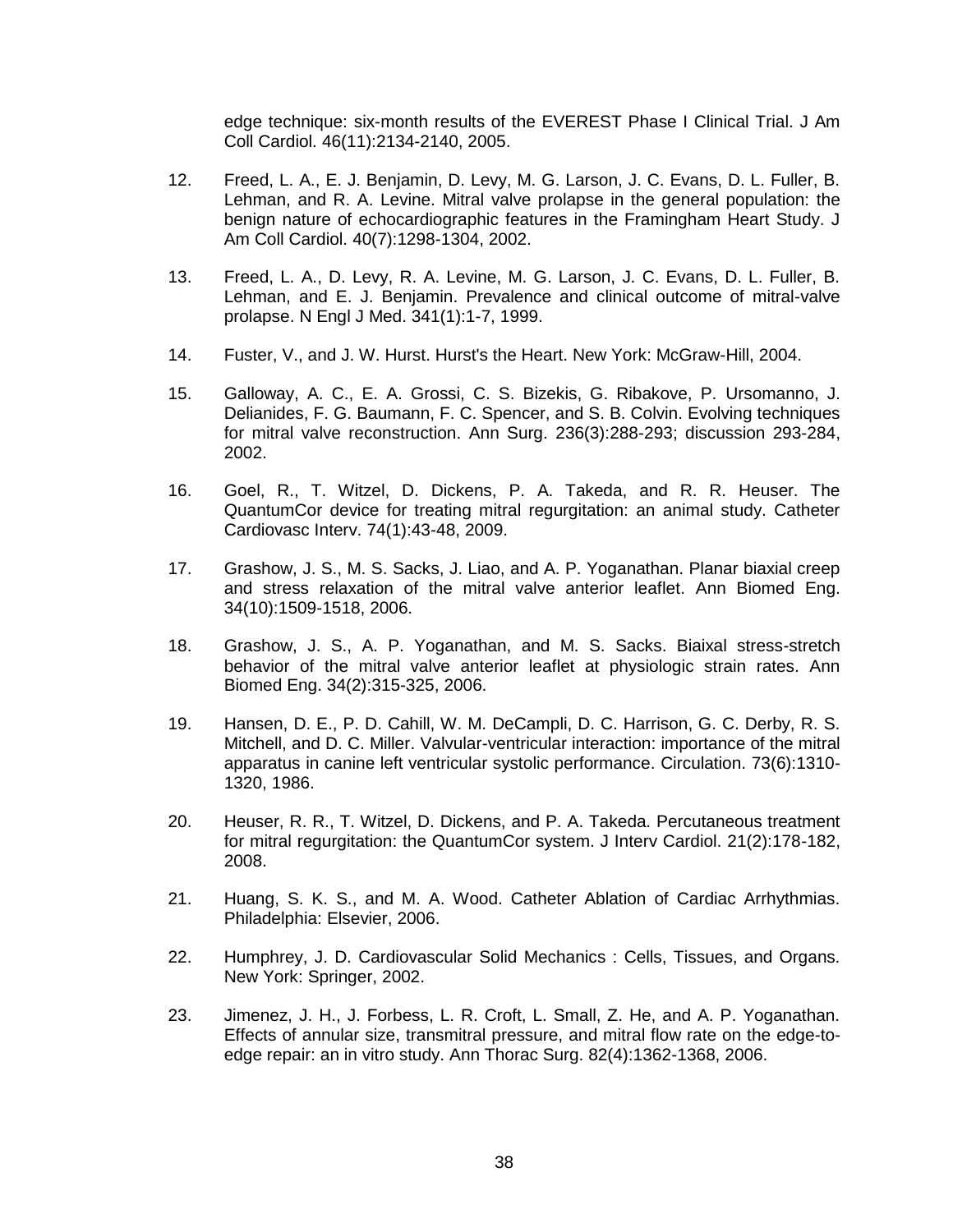- 24. Khairy, P., A. Rodriguez-Santiago, M. Talajic, and E. al. Catheter cryoablation in man: Early clinical experience. The Canadian Journal of Cardiology. 15(173D), 1999.
- 25. King, B. D., M. A. Clark, N. Baba, J. W. Kilman, and C. F. Wooley. "Myxomatous" mitral valves: collagen dissolution as the primary defect. Circulation. 66(2):288- 296, 1982.
- 26. Libby, P., and E. Braunwald. Braunwald's heart disease : a textbook of cardiovascular medicine. Philadelphia: Saunders/Elsevier, 2008.
- 27. Lim, C. B., R. D. Goldin, D. S. Elson, A. Darzi, and G. B. Hanna. In vivo thermography during small bowel fusion using radiofrequency energy. Surg Endosc. 24(10):2465-2474, 2010.
- 28. Lis, Y., M. C. Burleigh, D. J. Parker, A. H. Child, J. Hogg, and M. J. Davies. Biochemical characterization of individual normal, floppy and rheumatic human mitral valves. Biochem J. 244(3):597-603, 1987.
- 29. Lopez, M. J., L. A. DeTemple, Y. Lu, and M. D. Markel. The effects of monopolar radiofrequency energy on intact and lacerated ovine menisci. Arthroscopy. 17(6):613-619, 2001.
- 30. Lopez, M. J., K. Hayashi, G. S. Fanton, G. Thabit, and M. D. Markel. The effect of radiofrequency energy on the ultrastructure of joint capsular collagen. Arthroscopy. 14(5):495-501, 1998.
- 31. Maisano, F., G. La Canna, A. Colombo, and O. Alfieri. The evolution from surgery to percutaneous mitral valve interventions: the role of the edge-to-edge technique. J Am Coll Cardiol. 58(21):2174-2182, 2011.
- 32. McAfee, M. K., and H. V. Schaff. Valve Repair for Mitral Insufficiency. Cardiology. 20:35-43, 1990.
- 33. Medvecky, M. J., B. C. Ong, A. S. Rokito, and O. H. Sherman. Thermal capsular shrinkage: Basic science and clinical applications. Arthroscopy. 17(6):624-635, 2001.
- 34. Naseef, G. S., 3rd, T. E. Foster, K. Trauner, S. Solhpour, R. R. Anderson, and B. Zarins. The thermal properties of bovine joint capsule. The basic science of laser- and radiofrequency-induced capsular shrinkage. Am J Sports Med. 25(5):670-674, 1997.
- 35. Otto, C. M. Clinical practice. Evaluation and management of chronic mitral regurgitation. N Engl J Med. 345(10):740-746, 2001.
- 36. Price, S., C. Norwood, J. Williams, H. McElderry, and W. D. Merryman. Radiofrequency Ablation Directionally Alters Geometry and Biomechanical Compliance of Mitral Valve Leaflets: Refinement of a Novel Percutaneous Treatment Strategy. Cardiovascular Engineering and Technology. 1(3):194-201, 2010.